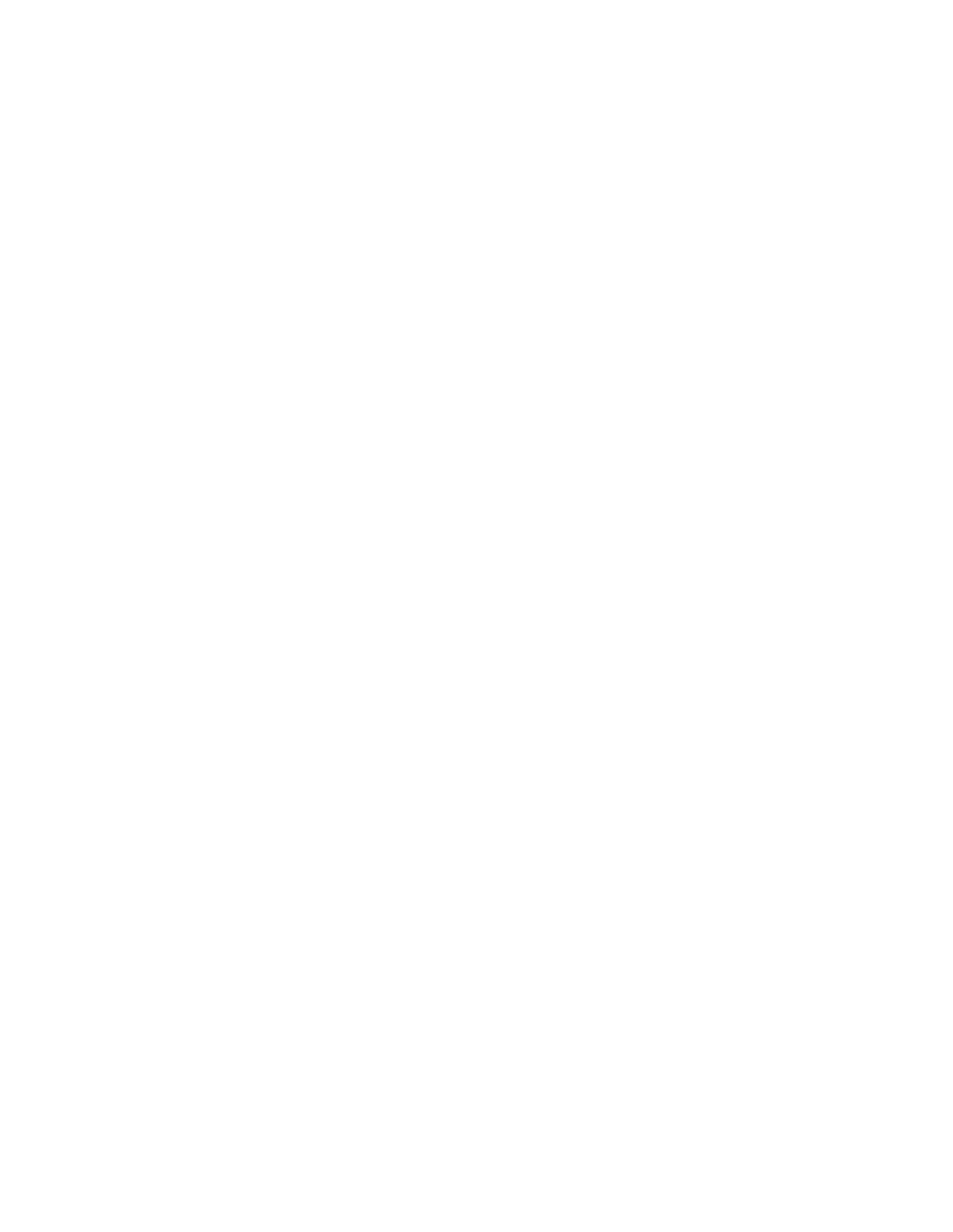

|                     | 4                                                                                                                                                                                                     |
|---------------------|-------------------------------------------------------------------------------------------------------------------------------------------------------------------------------------------------------|
| <b>Section I:</b>   | Vision, Mission, Core Values and Guiding Principles                                                                                                                                                   |
| <b>Section II:</b>  | 5<br><b>Critical Issues, Challenges and Opportunities</b>                                                                                                                                             |
| <b>Section III:</b> | 8<br><b>Strategic Goals and Objectives</b>                                                                                                                                                            |
|                     | 9<br><b>Goal #1:</b> Serve as the leading national organization<br>on effective federal legislation, regulations, rules and<br>policies pertaining to juvenile justice and delinguency<br>prevention. |
|                     | 12<br>Goal #2: Strengthen SAG members and the state<br>advisory system as defined in the JJDPA to be as<br>effective and influential as possible.                                                     |
|                     | 15<br>Goal #3: Strengthen and build greater capacity for<br>CJJ as an institution.                                                                                                                    |
| <b>Section IV:</b>  | <b>Issue Areas</b>                                                                                                                                                                                    |
| <b>Section V:</b>   | 18<br><b>Looking Forward: Prospective Areas of New Work</b>                                                                                                                                           |
| <b>Section VI:</b>  | 19<br><b>Supporting Information and Acknowledgements</b>                                                                                                                                              |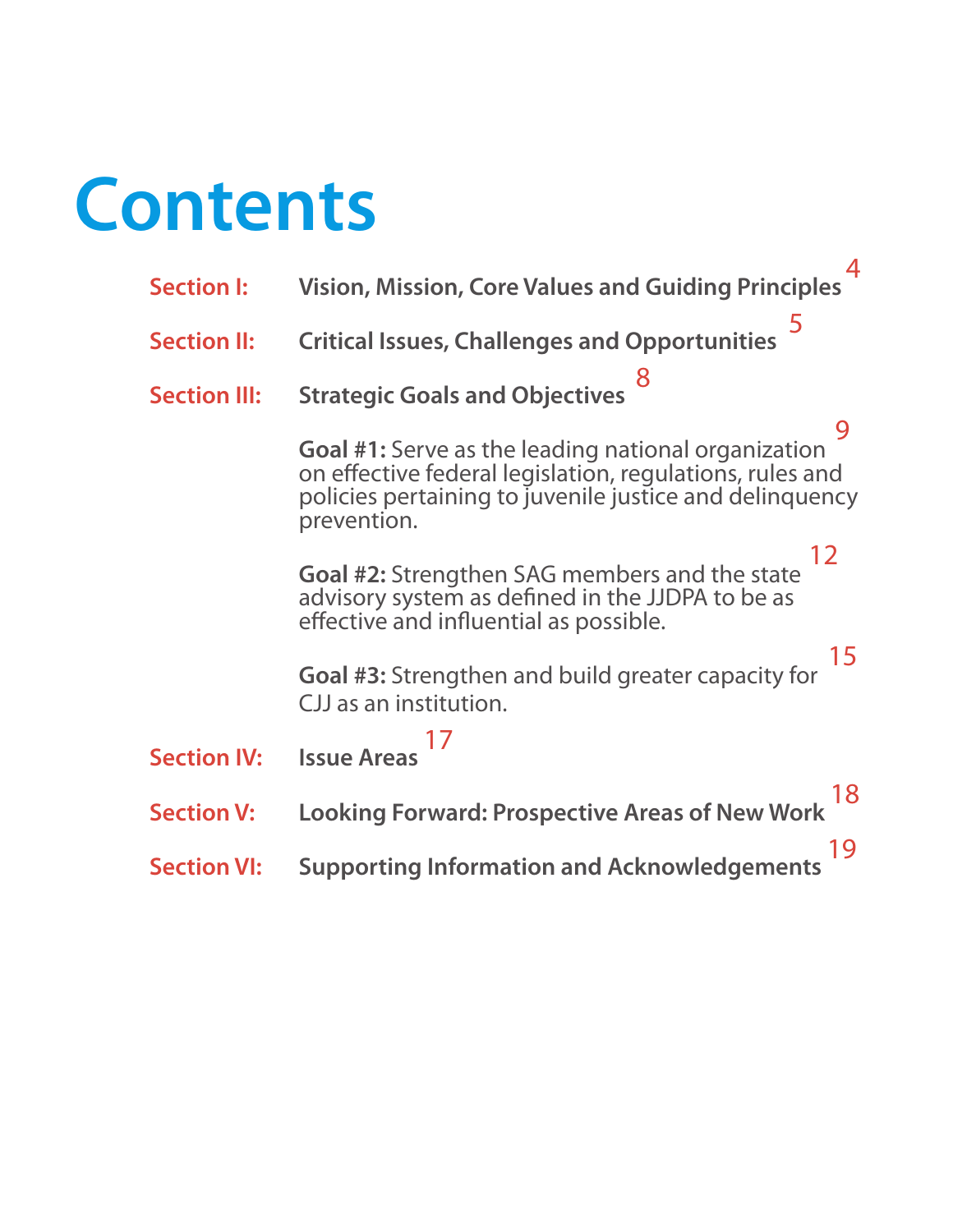### **Section I. Vision, Mission, Core Values and Guiding Principles**

#### **Vision**

The Coalition for Juvenile Justice (CJJ) envisions a nation where fewer children are at risk of delinquency; and if they are at risk or involved with the justice system, they and their families receive every possible opportunity to live safe, healthy and fulfilling lives.

#### **Mission**

CJJ is a nationwide coalition of State Advisory Groups (SAGs) and allies dedicated to preventing children and youth from becoming involved in the courts and upholding the highest standards of care when youth are charged with wrongdoing and enter the justice system.

#### **History and Standing**

Since 1984, CJJ has supported a broad and active coalition across all 56 U.S. states, territories and the District of Columbia, as the nonprofit association of Governor-appointed SAG members operating under the Juvenile Justice and Delinquency Prevention Act (JJDPA), along with allied staff, individuals and organizations. CJJ members include concerned individuals, practitioners, advocates and youth who voluntarily serve at the state and national levels. CJJ is governed by an Executive Board of national and regional officers. All of CJJ's formal positions on policy and related matters are developed and approved by a super-majority of the CJJ Council of SAGs. The Council comprises the Chairs or Chair-designees of SAGs holding membership in CJJ.

#### **CJJ's Substantive Areas of Work**

- Promoting evidence-informed policies and practices in delinquency reduction and prevention.
- Educating the public and advising government on urgent state and local issues and needs in federal juvenile justice policy.
- Assisting the states (inclusive of states, territories and the District of Columbia to meet the core requirements of the JJDPA.
- Instituting juvenile justice system reforms to improve racial/ethnic fairness, accessibility and overall quality of community, and court-based policies and practices.
- Linking national, state and local advocates and organizations together, across many disciplines and circumstances, to pursue a common mission. •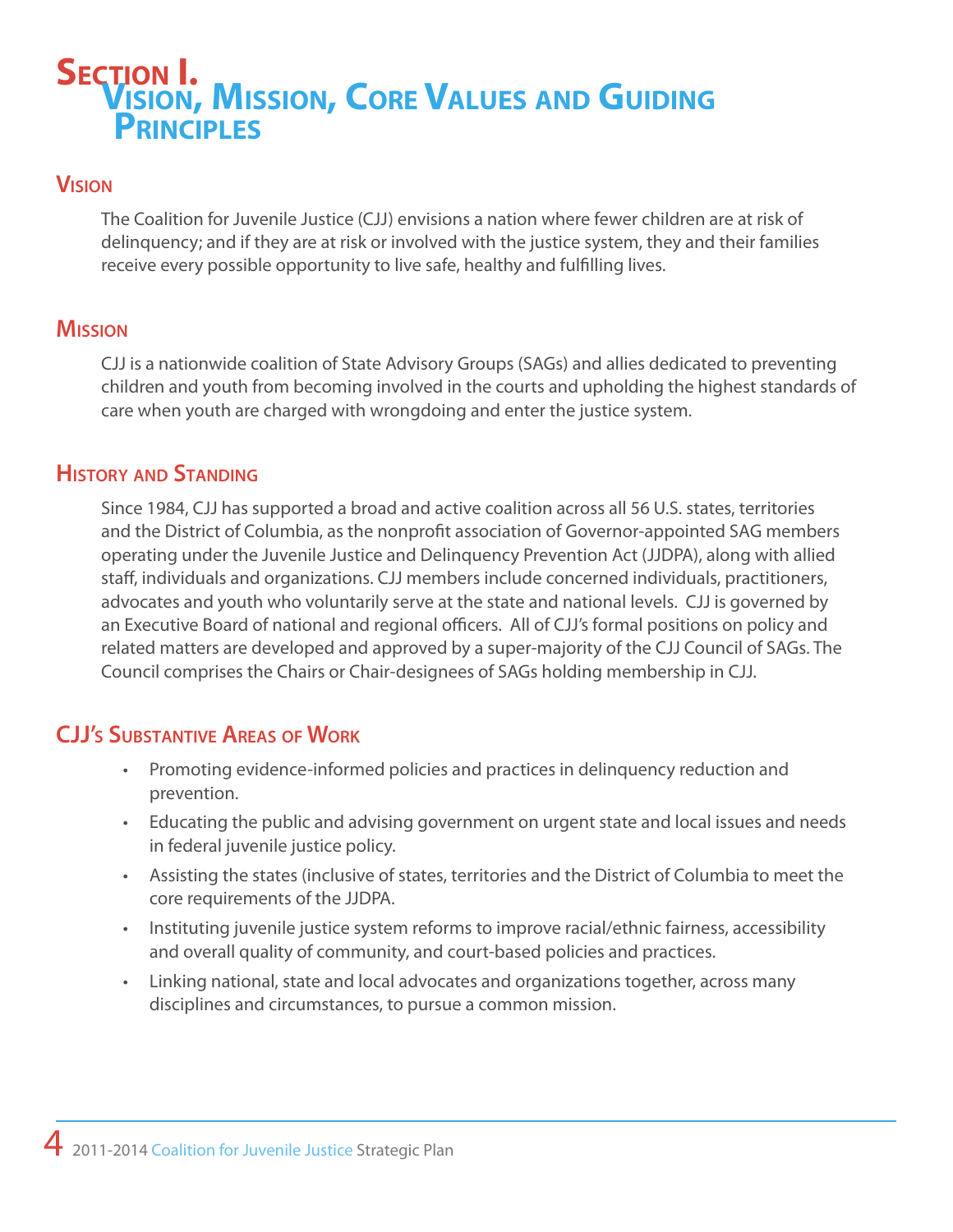#### **Core Values and Guiding Principles**

#### *CJJ is member-driven, welcoming, inclusive, effective and accountable.*

CJJ values and consistently strives to:

- Engage and strengthen the efforts of its state-based members and partners. •
- Represent CJJ members' views and expertise with policy makers and decision makers in Congress, and at the U.S. Department of Justice (DOJ), Office of Justice Programs (OJP) and Office of Juvenile Justice and Delinquency Prevention (OJJDP), as well as with the President, Executive Branch, U.S. Supreme Court and across the larger federal government.
- Promote approaches grounded in data, evidence and principles of adolescent development, to produce positive outcomes for youth, families and public safety. •
- Emphasize participation and leadership of diverse constituents, with intentional focus on engaging youth and families, leaders of color, system practitioners, community-based providers and advocates.
- Uphold excellence, accountability, transparency, inclusion, diversity, fairness and justice in its work, both internally and externally.
- Use its resources in ways that are smart, effective and cost-efficient, with a steadfast •commitment to core principles, positions and strategic goals.

## **Section II. Critical Issues, Challenges and Opportunities**

To ensure that the 2011-2014 CJJ Strategic Plan responds to the goals and interests of CJJ members and stakeholders, and to take into account various trends and opportunities, a series of inputs were sought in 2010. Nearly 300 CJJ members completed a national survey developed by the CJJ Strategic Planning Committee, designed to assess the organization's strengths, weaknesses and opportunities. In addition, the CJJ Executive Board, National Youth Committee and Staff participated in discussion sessions. The Strategic Planning Committee also conducted interviews with individuals with strong familiarity and interest in CJJ, including experts, policy makers/policy staff, federal leaders and grant makers in the fields of juvenile justice and delinquency prevention. The following captures major themes and feedback provided to CJJ. Such input is incorporated into the goals, strategies, objectives and expected key results for July 1, 2011 - June 30, 2014.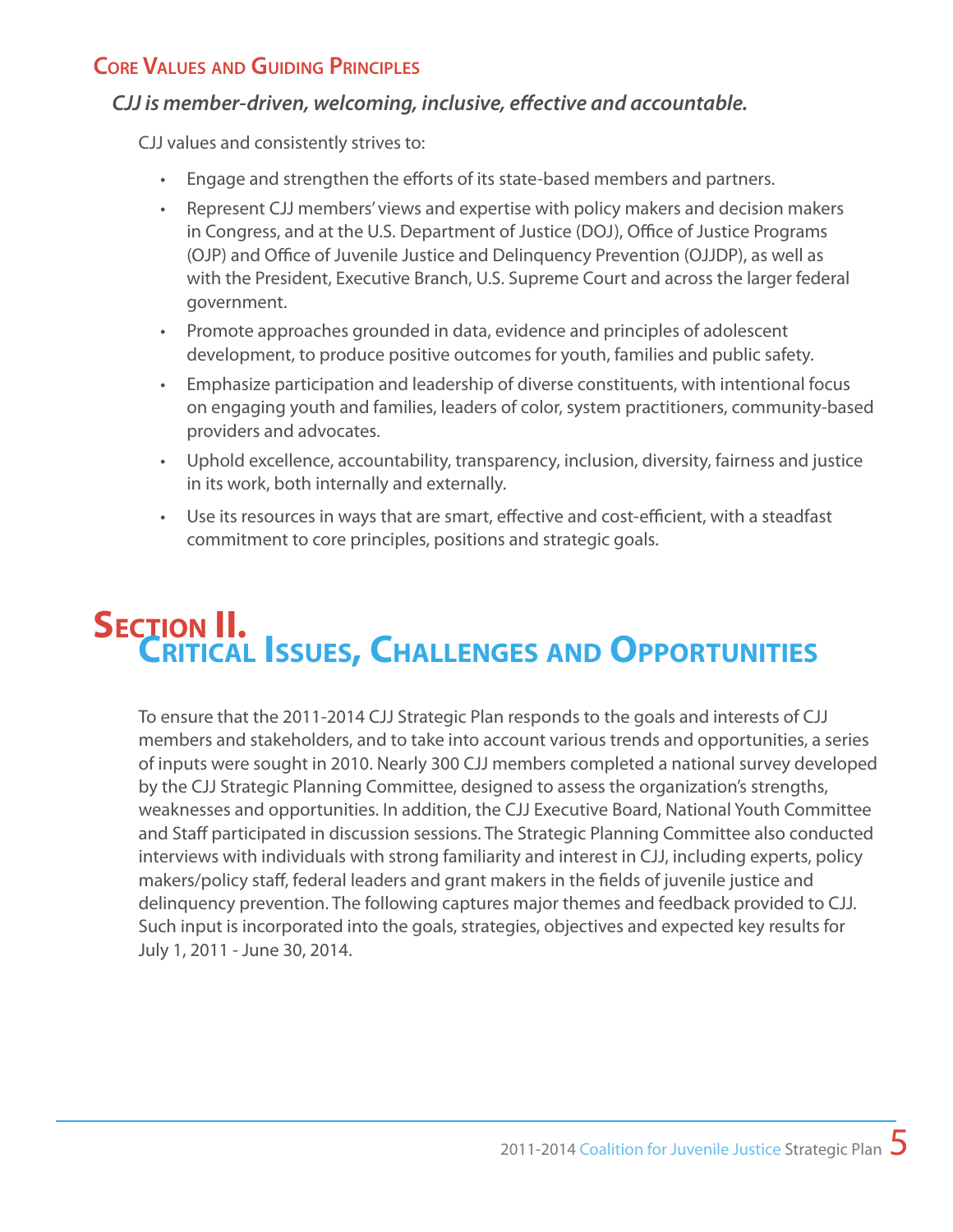#### **Broader Social/Political Context**

Recent elections have shifted the balance of power at the federal and state levels. Outreach and educational efforts are needed with a new cadre of policy makers. It is critically important for CJJ to engage policy makers across the political spectrum.

Inattention at the federal level, especially related to juvenile justice policies and programs, has taken a toll. As we begin this strategic plan cycle, OJJDP remains without a permanent administrator, JJDPA reauthorization has stalled, decreases in federal juvenile justice appropriations to states continue despite increased costs and apparent needs, and punitive legislation pertaining to youth continues to be introduced by members of Congress.

SAGs vary in their organization and position, yet frequently cited concerns voiced by SAG members include overall lack of visibility, leverage and influence for SAGs in their own states, including, at times, with their governors, legislatures and congressional delegations. SAG members express strong interest in having more impact on gubernatorial, legislative and operational matters that impact the administration of juvenile justice and delinquency prevention in their states.

#### **CJJ's Operational Context**

The loss of CJJ's cooperative agreement grant and partnership with OJJDP since 2003 has taken a toll on SAG members' full participation in CJJ. Because CJJ no longer has OJJDP's support, members must choose where to be involved, where to spend state travel monies and where to allocate other scarce resources. SAG members describe being torn between participating with CJJ and participating with other contractors/grantees supported and preferred by OJJDP. A common example cited was members' being obligated to attend OJJDP sponsored meetings versus CJJ sponsored meetings.

CJJ's budget is now larger than it was in 2003. CJJ has thrived and become influential as a partner with Models for Change, the Juvenile Detention Alternatives Initiative (JDAI), the National Juvenile Justice Network and other reform-oriented projects funded by private monies.

Frequent criticism of CJJ is related to insufficient funding for core services to the SAGs, including training and technical assistance, conferences, annual reports and other publications -- formerly funded through federal grants. Yet, also expressed is a strong sentiment that it is futile to continue to expect that CJJ can perform the historic federal grant functions without the associated hundreds of thousands of dollars of annual federal support and tacit endorsement that CJJ once received from OJJDP. Better communication of "who CJJ is now" and what CJJ has to offer is needed. As cited by many, there is much of which to be proud.

The strength most often mentioned is the staff's intelligence, strategic acumen and skills, including their accessibility, professionalism and responsiveness. In addition, high praise was given to CJJ's impact on the federal policy landscape. CJJ's service to the broader membership and the field through conferences, publications, newsletters, listservs, committees and conference calls is appreciated.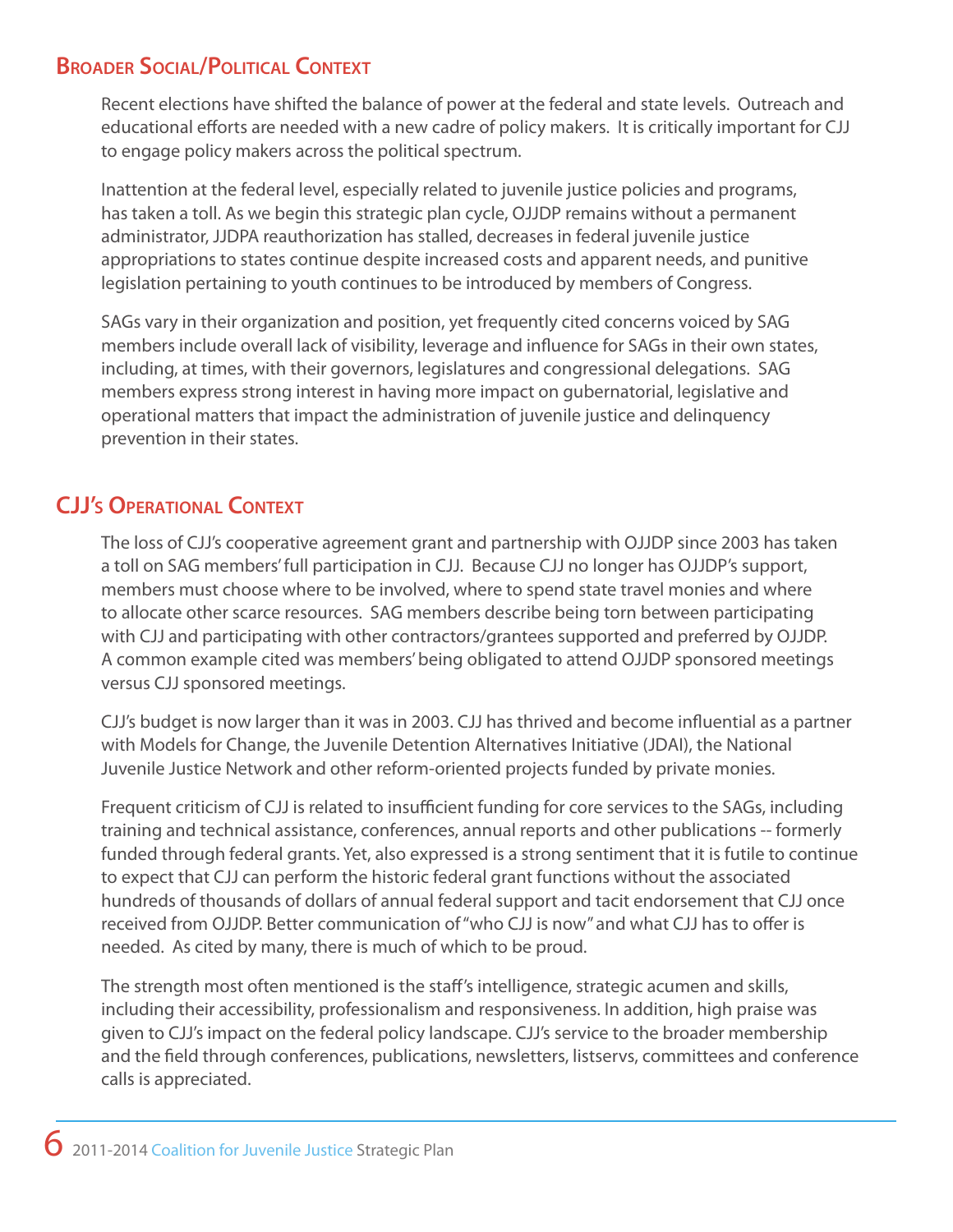#### **Critical Opportunities**

There is growing recognition that juvenile detention, correctional and residential facilities are largely populated by youth with multiple needs who are at low risk of chronic, repeated offending. Coupled with continued declines in rates of violent offending by juveniles, this is stimulating greater nationwide focus on reducing over-reliance on detention/incarceration as a primary approach to delinquency. CJJ can exert more leadership in this area by promoting the effectiveness of alternatives to adjudication, out-of-home placements, detention and incarceration and working to reduce lengths of stay for all youth.

Momentum for juvenile justice system reform continues to mount across the states, as evidenced by increased adoption and adaptation of progressive policies and practices aimed at keeping at-risk youth out of the justice system, reducing criminalization of youth behavior, and limiting justice-system involvement/institutionalization. CJJ can play a significant role in promoting federal and state policies and practices that advance the aforementioned ideas.

It is now widely understood that racial/ethnic disparities occur in juvenile justice system responses to youth of color and their families, leading them to experience harsher and far less productive contact with the justice system, even when controlling for variables related to poverty, home and social environments. Following many years of policy leadership on disproportionate minority confinement/contact (DMC), it is widely believed that CJJ is well positioned to increase the emphasis on productive DMC policy, as well as to develop specific practice guidance for DMC reform.

The fiscal crisis and budget deficits are prompting state and local policy makers to rethink policy and practice. Justice system improvements and efficiencies are being documented throughout the nation to demonstrate ways to divert youth from the courts and justice system into highly effective family and community-connected services. Cost effectiveness and improved outcomes can be demonstrated and promoted by CJJ and its members.

CJJ is asked by its members and field allies to play a more substantive role in helping states to meet the requirements of the JJDPA by working more closely with the SAGs to maximize their effectiveness as state partners, and helping them to be more centrally involved in improving overall juvenile justice systems, programs and policies in their states.

CJJ is highly valued by members as an influential "voice of the SAGs/states" in progressive federal juvenile justice policy, system change efforts and practice standards responsive to states' interests and needs. CJJ members seek a greater connection to the federal policy work and would like to be more engaged as a vital asset in ensuring that federal policy and appropriations provide positive support for states, youth and communities.

CJJ members also seek more contact with CJJ staff and leaders at home in their states, in the form of more communication, visits, opportunities close to home – for SAG members to gain from the information and support CJJ staff and Board members have to offer.

CJJ is asked to assist its members in working more effectively with both political parties, prosecutors, law enforcement, victims, legislators and others who may not readily agree with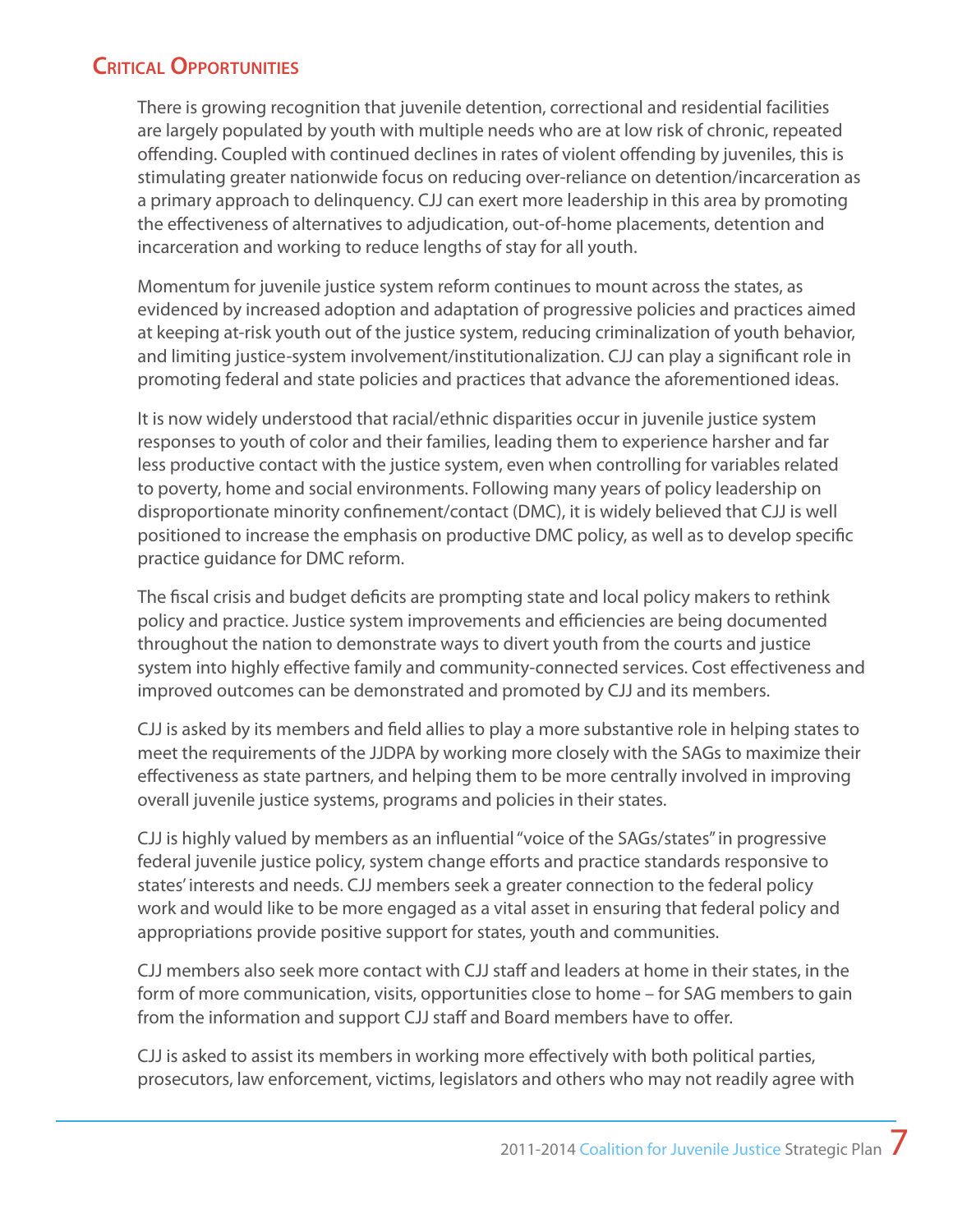CJJ's juvenile justice reform goals.

SAG members are devoted to CJJ, its goals and purposes. Each year, CJJ members contribute tens of thousands of voluntary hours, thousands of dollars in personal contributions, and engage in the organization's work in ever-increasing numbers. This is to be celebrated and further supported.

### **Section III. Strategic Goals and Objectives for July 1, 2011 - June 30, 2014**

To reach its goals, CJJ will emphasize the following activities:

- Policy education and advocacy. •
- Peer assistance and technical assistance to the states. •
- Peer-to-peer and professional networking. •
- Federal and intergovernmental relations. •
- Research-to-practice publications and educational activities. •
- Member communications in a range of formats, including in person, on the phone, on listservs and email, on teleconferences and webinars, in training conferences, and via group and individual technical assistance sessions. •
- Member-driven leadership committees and leadership development. •

The ambitious agenda set forth on the following pages requires CJJ to align and use its resources carefully. There may be a need to contract efforts in some areas in order to expand in others. Nevertheless, the work described in the sections that follow is ongoing and reflects CJJ's priorities and commitment to working with and across the states on juvenile justice reform, as well as the prevention and reduction of delinquency. CJJ is committed to building and supporting the capacity of SAG members and allies to work on multiple priorities.

During the three-year time frame, CJJ will face unanticipated challenges and opportunities that may affect its objectives and specific measurable results. In addition, our ultimate success is interwoven with the actions of many public and private entities that may support or challenge our progress.

Annually, CJJ will evaluate its progress toward these goals, while being responsive and proactive to the changing landscape and organizational needs/opportunities.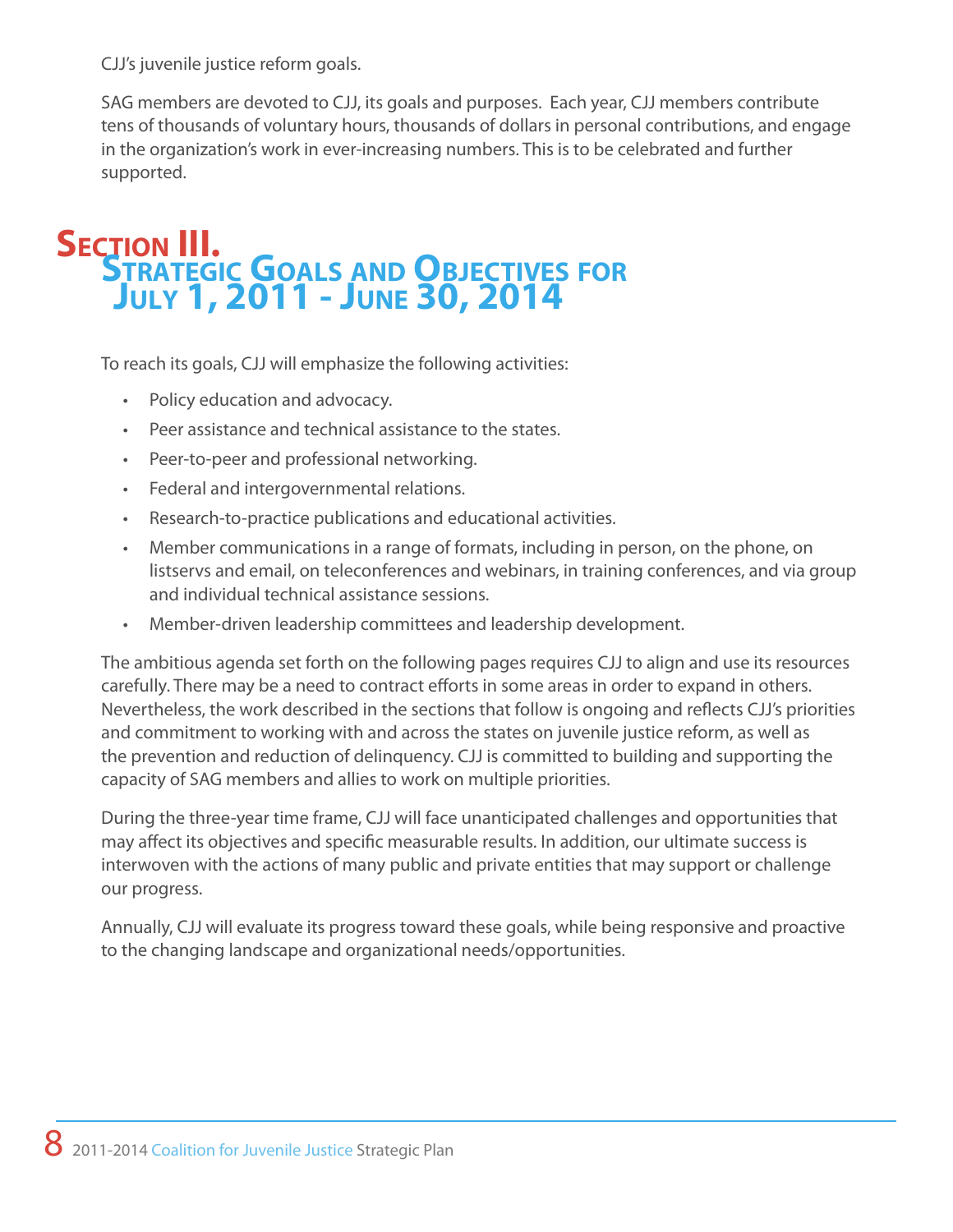**Goal #1: Serve as the leading national organization on effective federal legislation, regulations, rules and policies pertaining to juvenile justice and delinquency prevention.**

#### **Strategies to Employ**

- CJJ will continue to be a credible, respected and highly-sought-after national resource, giving "voice" to state needs in federal legislation, regulations, rules and policies on juvenile justice and delinquency prevention. CJJ will seek to ensure that federal policy making and leadership is developmentally appropriate, based in science, and promotes racial fairness, and youth and community safety.
- CJJ will expand its efforts to represent its members, principally the SAGs, and work to enhance communication between SAG members and federal policy makers to inform and guide juvenile justice policy and practice at the national, state and local levels.
- CJJ will enhance its efforts to support "voice" and input from SAGs and members provided to federal agencies as they implement federal policy, regulations and standards/expectations to improve juvenile justice reforms and policies in states and communities.
- CJJ will keep its members and the field well-informed by continuously monitoring the federal policy landscape, recently released reports, initiatives, and other developments from national criminal/juvenile justice groups, and activities of the Executive and Congressional branches.
- CJJ will continue to strengthen its role as a convener and consensus builder, with a broad diversity of organizations operating at the national level, to ensure values-based and evidence-informed policy making.

#### **OBJECTIVES & EXPECTED KEY RESULTS**

- **1.1) Advance federal policies that support progressive juvenile justice reforms, reflecting best practice standards at the state and local levels and with adherence to CJJ member-defined positions.**
	- Ensure the passage of a strong and progressive reauthorization of the Juvenile Justice A. and Delinquency Prevention Act (JJDPA).
		- » Increase communication of the goals and positions contained in CJJ's Platform on JJDPA Reauthorization to media outlets, Congress, the federal administration, governors and municipal leaders who share our vision.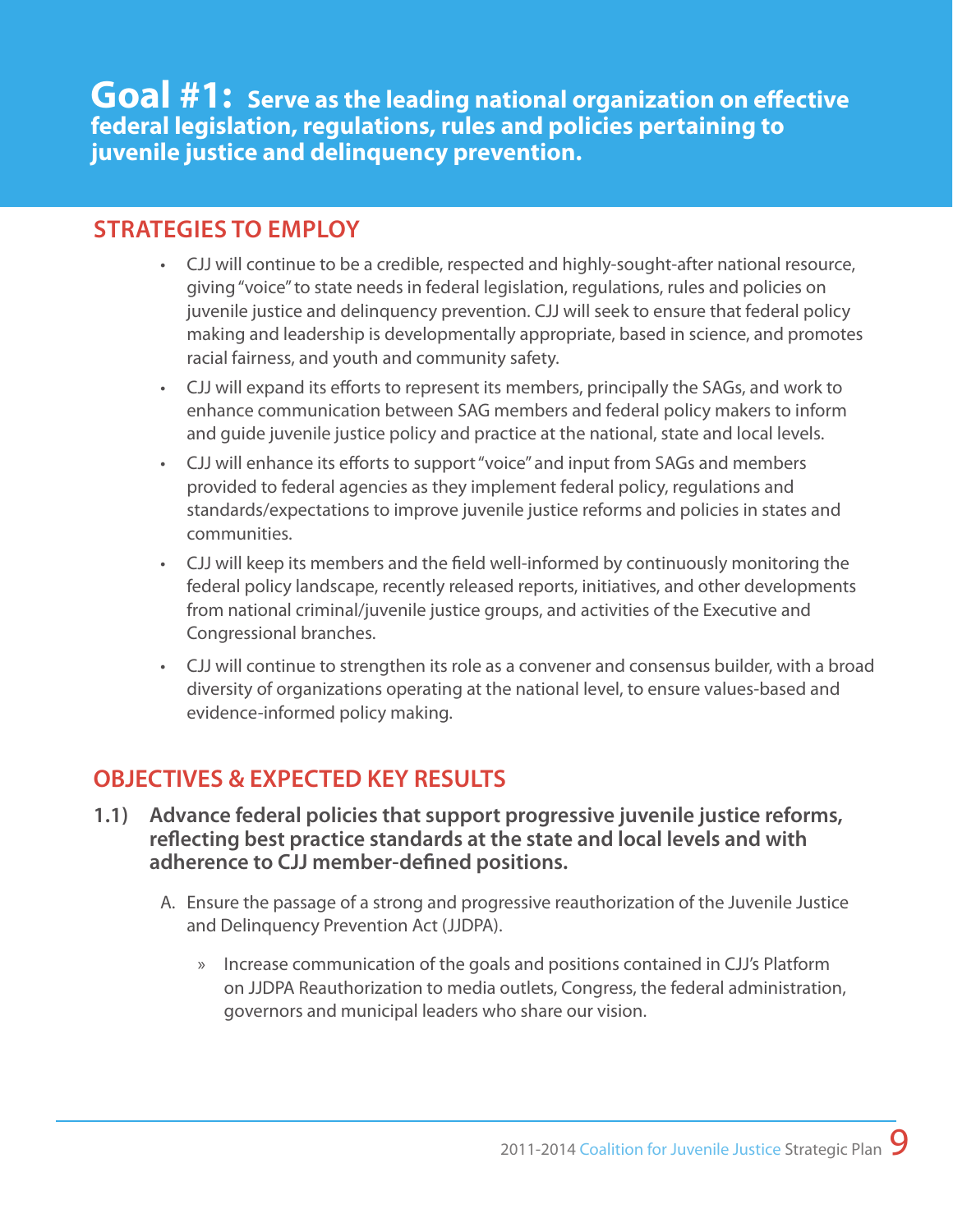- » Increase SAG member and state support/pressure to get the JJDPA reauthorized.
- » Support and develop stronger and greater ties between CJJ/SAG members and members of Congress from both parties.
- Develop stronger member presence and influence with the committees of jurisdiction » for the JJDPA.
- » Demonstrate to federal decision makers how their policies and standards affect state and local circumstances, services and results.

#### **1.2) Represent state "voice" for effective federal policy solutions that directly impact at-risk or justice-involved youth and families.**

- A. Conduct ongoing outreach and inquiries to gather state/SAG views and perspectives through surveys, analyses and frequent member communications.
- Develop findings and recommendations, including policy briefs, research papers, advocacy B. materials and primers.
- C. Increase promotion and distribution of CJJ member positions and views:
	- Targeted distribution to policy makers, field partners, etc. »
	- Member distribution in districts and on the Hill. »
	- Convene information sessions, briefings, webinars, teleconferences, etc. »

#### **1.3) Develop stronger CJJ staff and member presence and influence with DOJ (OJJDP and OJP), as well as the White House and its policy designees from the President's Domestic Policy Council.**

- A. Continue to advocate for CJJ to serve as the formal and recognized advisor (per the JJDPA) to the President, Congress and DOJ with respect to state views and perspectives on juvenile justice.
- Ensure that all findings and recommendations developed by CJJ are delivered to DOJ B. and the White House, as well as the Congress, in a manner that increases our members' influence.

#### **1.4) Build consensus and strategically collaborate with other organizations/ individuals of influence where issue areas support members' views and CJJ can play a substantive and influential role.**

- Current federal issue areas include:  $A<sub>1</sub>$ 
	- JJDPA reauthorization (as highlighted above). »
	- Restore and replenish federal appropriations and eliminate earmarks that undermine » funding.
	- » Youth Promise Act and a more thoughtful and effective approach to gang abatement.
	- Adam Walsh Act: remove juvenile registry requirements. »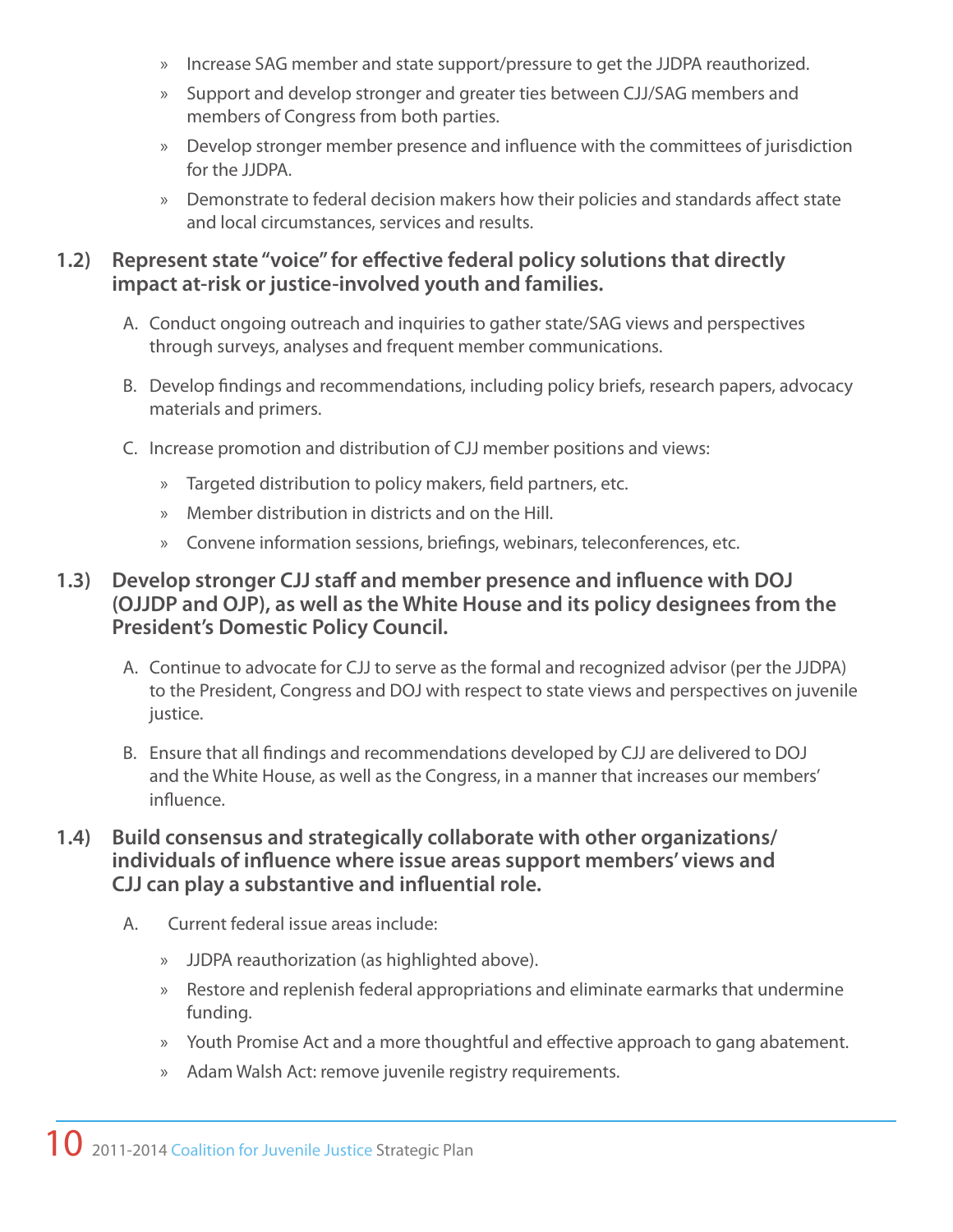- » School engagement vs. exclusion.
- Juvenile life without parole. »

#### **1.5) Revitalize Government Relations Committee "liaisons" and committee members' capacity to engage and promote policy change in the states and at the federal level.**

- A. Target and strive for active SAG-member liaisons in every state.
- Develop job descriptions for liaisons, to better serve the organization and its members' B. goals.
- Map the SAG members and allied members to congressional districts of representatives/ C. senators who are influential in supporting and advancing CJJ's positions.
- D. Survey members and liaisons to get a better understanding of what they need, and how to craft and deliver tools and support:
	- » Provide policy tools on a predictable, frequent basis, such as quarterly alerts, "talking points" memos, training and technical assistance for SAG members, letter templates and action items, and other mechanisms of support to increase SAG member engagement with Congress, their governors and governors' liaisons in Washington, D.C.
		- Create an updated Web portal where members and liaisons can access updated information.
- E. Develop regular opportunities for members to interact with their representatives on policy and practice issues at home, as well as during CJJ's annual Hill Day.

#### **1.6) No later than fall 2013, develop, publicize and advance a member-defined "2020 Vision for Optimal Federal Juvenile Justice Policy."**

- A. Create a work group to guide and develop a survey/feedback tool to gather members' thoughts and ideas.
- B. Develop and gain approval for a member-informed framework for the "2020 Vision."
	- » Seek input and dialogue between the Government Relations Committee and the CJJ Council of SAGs and Executive Board.
	- Finalize, gain approval and publicize/promote the final vision. »
- Develop a plan of action to elicit policy-change champions and leaders in the Congress C.and Administration to promote the vision and to put it into congressional policy language/legislation.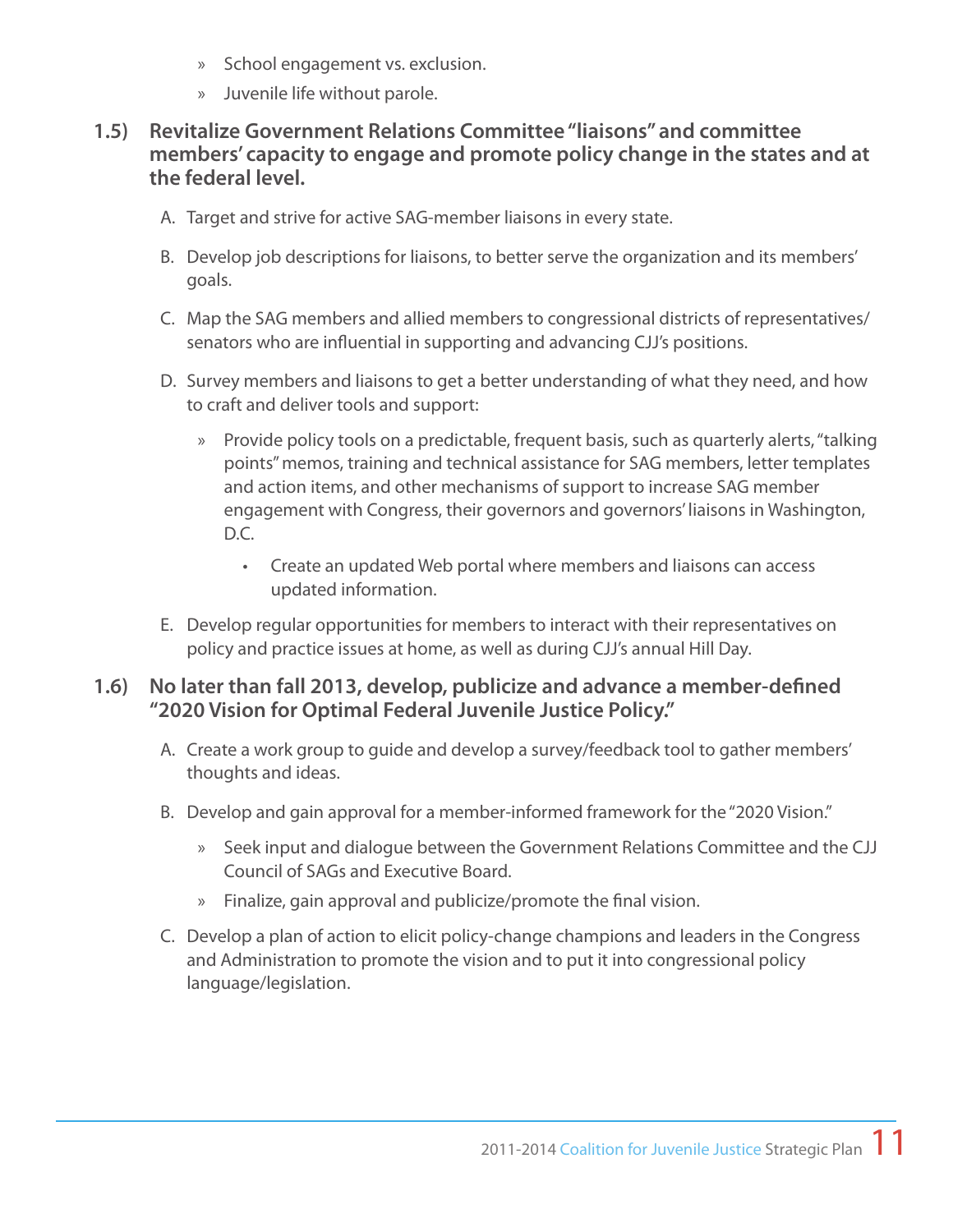#### **Goal #2: Strengthen SAG members and the state advisory system as defined in the JJDPA to be as effective and influential as possible.**

#### **Strategies to Employ**

- Because a more effective state advisory system can be a catalyst for deep systemic changes, CJJ will build a high-impact network of SAGs that is effective, connected and adds value to the juvenile delinquency prevention and intervention field. •
- CJJ is well situated to connect SAGs and other agents of change to national, state and local experts and innovations that improve the status quo in juvenile justice. CJJ will stay attentive to the resources, expertise and innovations, including those developed by SAGs, that are beneficial to SAGs and the larger field.
- Peer leadership, networking and regional support offer a tremendous resource to CJJ. The challenge in this period will be to increase the value of CJJ members' support and resources offered to one another.

#### **OBJECTIVES & EXPECTED KEY RESULTS**

#### **2.1) Serve as the standard-bearer on SAGs' best practices.**

- Conduct an annual survey of the accomplishments of SAGs under their State Plans, A. particularly as they relate to effective compliance with JJDPA core requirements and purposes.
- Assist SAGs to promote examples of excellence to each other, other juvenile justice actors B. at the local, state and federal levels, policy makers and others who can help SAG-led efforts to become sustainable and institutionalized.
- C. Collect, index and create best practice models, policies and practices for SAGs, including effective stewardship of federal funds, meaningful ways to engage youth and families, policy and practice influence, etc.

#### **2.2) Promote optimal SAG governance and operation.**

- A. Develop capacity and an action plan to create a Best Practice Guide for SAG Effectiveness, including topics such as:
	- SAG governance (leadership, bylaws, roles and responsibilities). »
	- Maximizing SAG member involvement in understanding and supporting compliance » monitoring.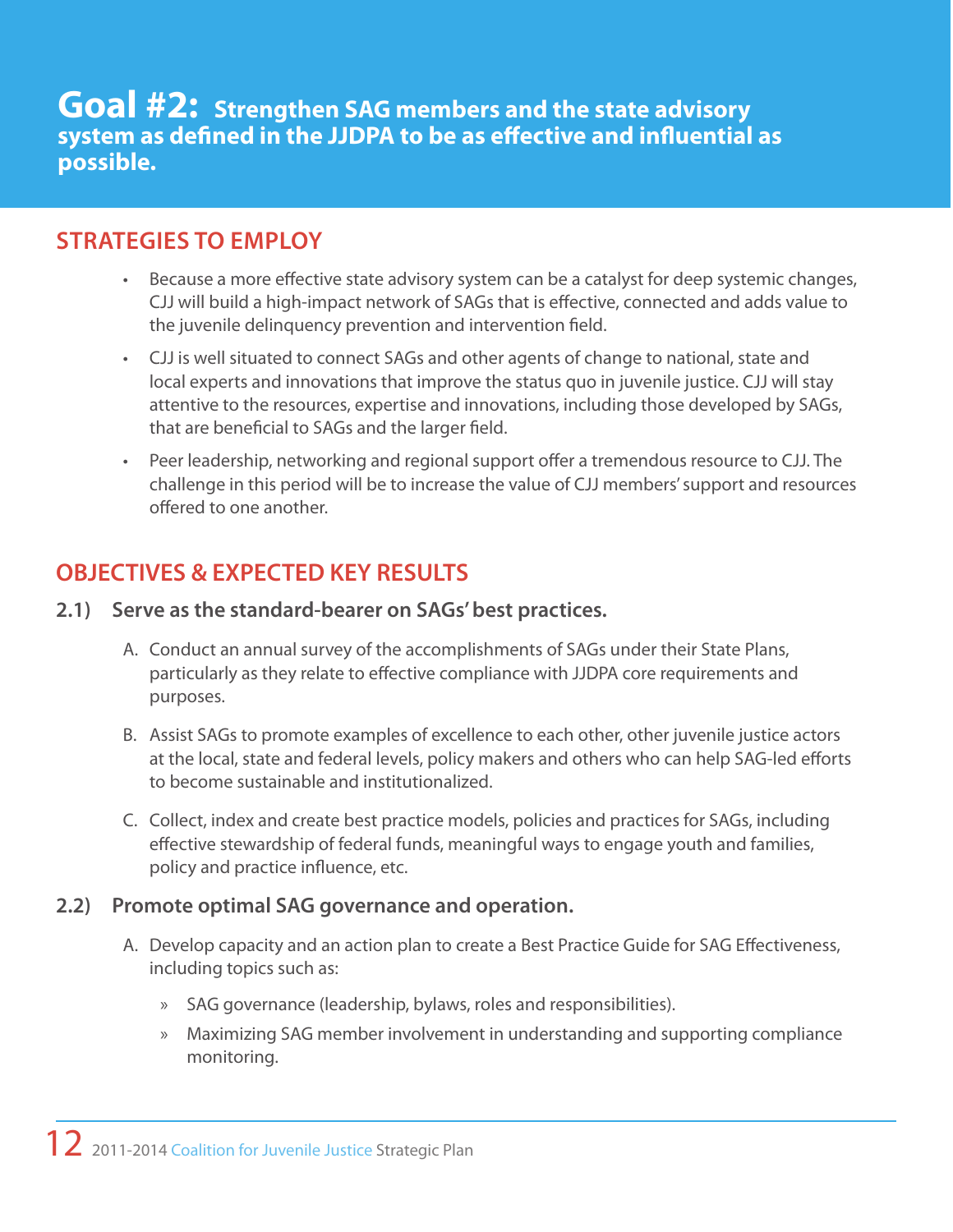- Capturing and promoting effective and comprehensive State Plans and DMC Plans. »
- Performance metrics for SAGs, including measures of SAG member influence, » impact and ability to leverage additional public/private investments.

#### **2.3) Create tools and materials to advance program goals or substantive issue areas.**

- A. Produce or partner with others to develop Youth SAG Member best practice tools, addressing recruitment, engagement, retention and leadership training.
- Develop a toolkit addressing how to coordinate federal, state and private grant making B. for greater impact, including strategic use of SAG dollars/leveraging SAG investments for systemic reform.
- Explore and develop tools to assist SAGs work more effectively with administrative C. offices of the courts, state and local judges, individual judicial districts, court services professionals, probation and others to reduce court processing and detention.
- D. Create technical assistance and best practice documents focused on improving outcomes for youth charged with status offenses, including changes in policy and practice.
- E. Document and promote effective policies and practices in advancing JDAI and detention reform that can/should be supported by the SAGs.
- F. Document and promote effective policies and practices in resolving racial/ethnic disparities that can/should be supported by the SAGs.

#### **2.4) Increase knowledge, resources and exchange among members.**

- A. Hold an Annual Conference addressing SAG-defined content needs and goals, including an annual leadership event/meeting for the CJJ Council of SAGs (SAG Chairs and designees).
- Encourage and support voluntary leadership of Regions and SAGs that wish to host and B. finance Regional Conferences.
- C. Provide members with both formal and informal information-sharing and networking opportunities through in-person meetings, conference calls, regions and committees, listservs, Facebook and other means.
- D. Develop and publish a SAG-focused newsletter (CJJ e-Monitor) at least nine times per year to be delivered by email, emphasizing content on SAG needs, successes and challenges.
- E. Improve functionality, accessibility of SAG Source™. Revamp descriptions, indexes, etc.:
	- » Increase the quality and quantity of materials.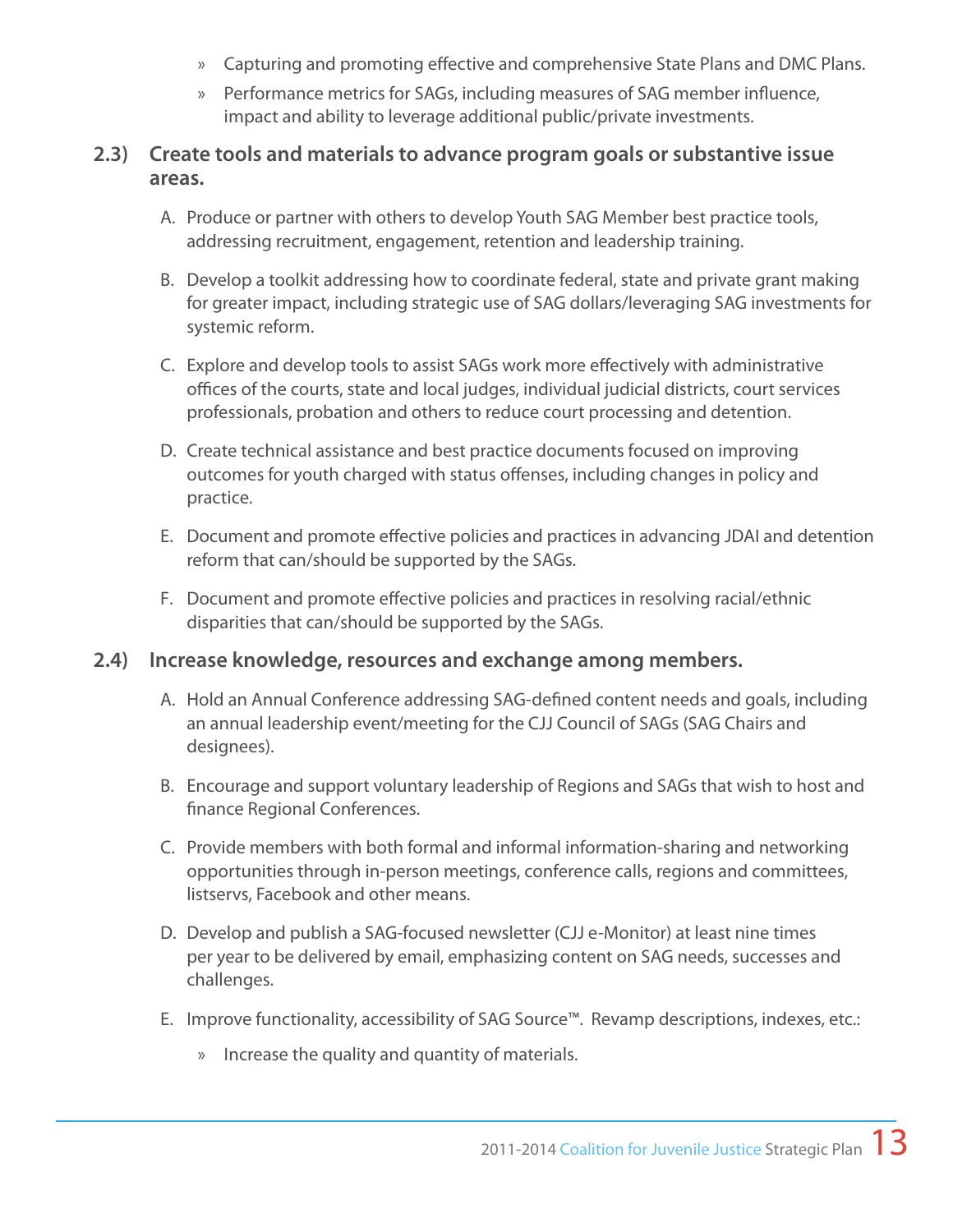- » Increase communication about the value and types of resources housed on the site.
- Upgrade multimedia functionality: webinars, video clips and other multimedia tools. »

#### **2.5) Increase and enhance SAG presence and role with governors and in the states.**

- A. Promote the importance and role SAGs play in juvenile justice policy and practice in their states.
	- Create tools to encourage and support SAG member engagement with key » constituencies (governors, legislators, law enforcement, county officials, state advocates).
	- » Support increased media coverage highlighting the role and accomplishments of SAGs.
	- Develop tools to help members become more influential in their states. »
	- » Provide tools to help members optimize their roles as conveners and to stimulate interagency dialogue.
- B. Develop tools to enhance and support strategic engagement of SAG members with governors/staff.
- Encourage increased/standardized communication between SAG, governors and CJJ to C. inform and update on the current landscape and their role in advancing juvenile justice and delinquency prevention standards, policies and practices.
- D. Formulate and implement a plan on action for ways in which CJJ can have ongoing communication with governors' representatives in Washington for the benefit of the SAGs.

#### **2.6) Develop and implement a "CJJ Ambassadors Project" employing well-prepared SAG member-volunteers to present CJJ updates, in-person, to SAGs.**

- Design project plan and time frame that includes program goals, activities, ambassador A. criteria and expectations, and evaluation process.
- B. Identify and engage SAG members as "Ambassadors," within the four CJJ Regions, able to travel to other states and attend monthly informational calls:
	- Develop a system of communication (written and via conference calls) for "Ambassador » Updates."
	- » Promote the opportunity for SAGs to invite a "CJJ Ambassador" to attend their SAG meetings and offer support and information from CJJ.
	- » Provide specialized outreach to SAGs that are under travel restrictions and/or to new Chairs and new members who may be in greater need of support and information.
	- » Implement methods of evaluating the effectiveness of the program and to recognize the "Ambassadors" for volunteering.
	- Implement a system to renew and refresh the ranks of the "Ambassadors" annually. »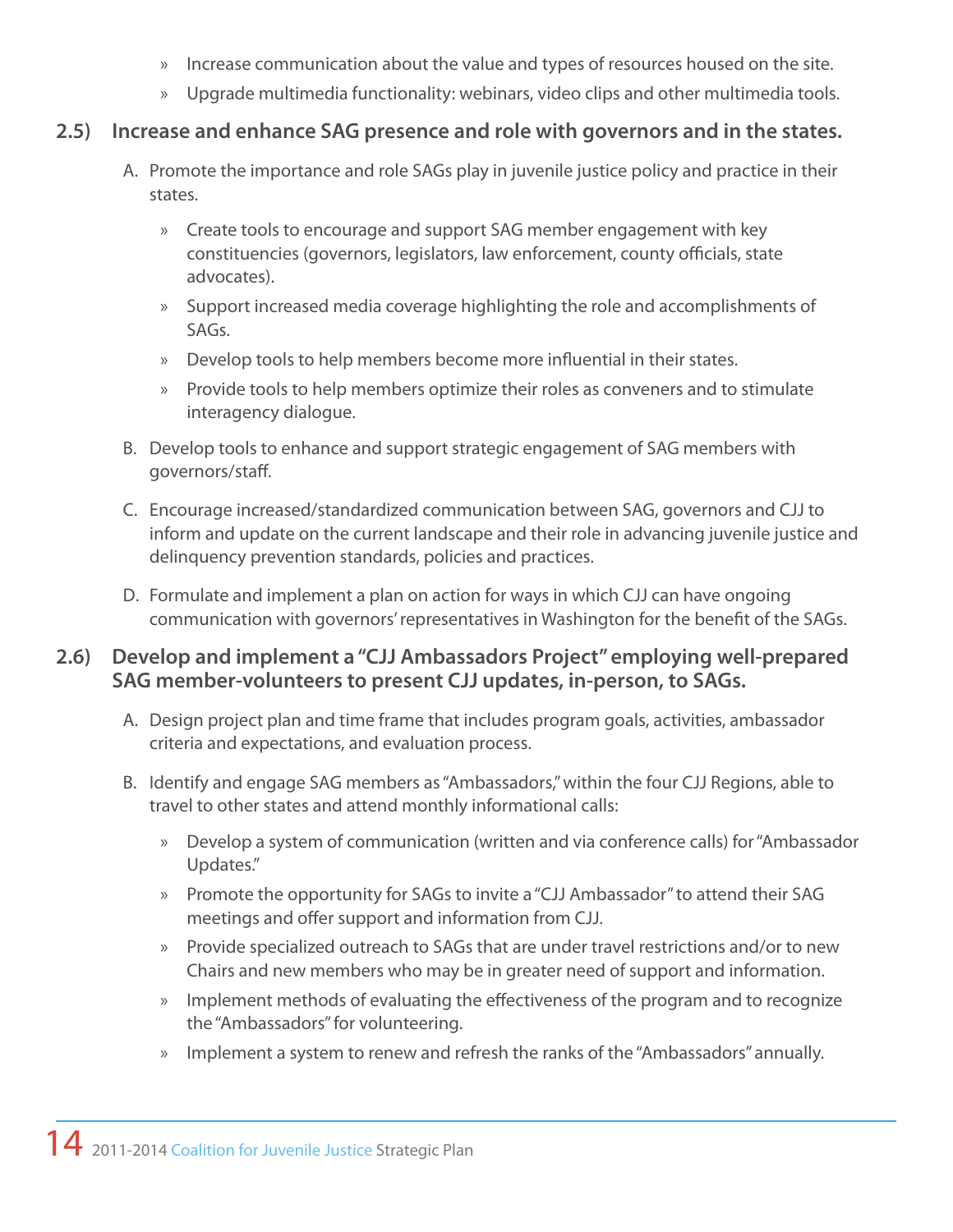#### **Goal #3: Strengthen and build greater capacity for CJJ as an institution.**

#### **Strategies to Employ**

- To achieve its vision, CJJ will continue to strengthen its infrastructure and provide its members and field allies with strong programming.
- CJJ will manage its resources efficiently. •
- CJJ will continue to diversify its resources, including working to regain federal government support, along with a mix of funding sources from the private and state/ local sectors.
- CJJ will build and guard a Reserve Fund. •
- Through an annual systemic review of its performance and lessons learned, CJJ will assess its progress and course-correct as necessary.

#### **OBJECTIVES & KEY EXPECTED RESULTS**

- **3.1) Improve resource development capacity and further diversify financial resources.**
	- Develop and implement a Web-based giving program for CJJ's website and Facebook A. page.
	- Explore and implement ways to add grant development staff support for the CJJ B. Executive Director and Board.
	- C. Build additional earned income/unrestricted income strategies.
	- D. Develop and guard a Reserve Fund.
		- Establish and make annual investments into a Reserve Fund, at a rate equivalent to » at least two-months' expenses.
		- Guard the fund so that it is a priority and cannot be spent down. »
		- Encourage donors to give to the Fund. »
	- E. Increase and further diversify funding sources:
		- Private funding/foundations »
		- Federal contracts »
		- Individual donors »
		- Board and members »
		- Conference sponsorships »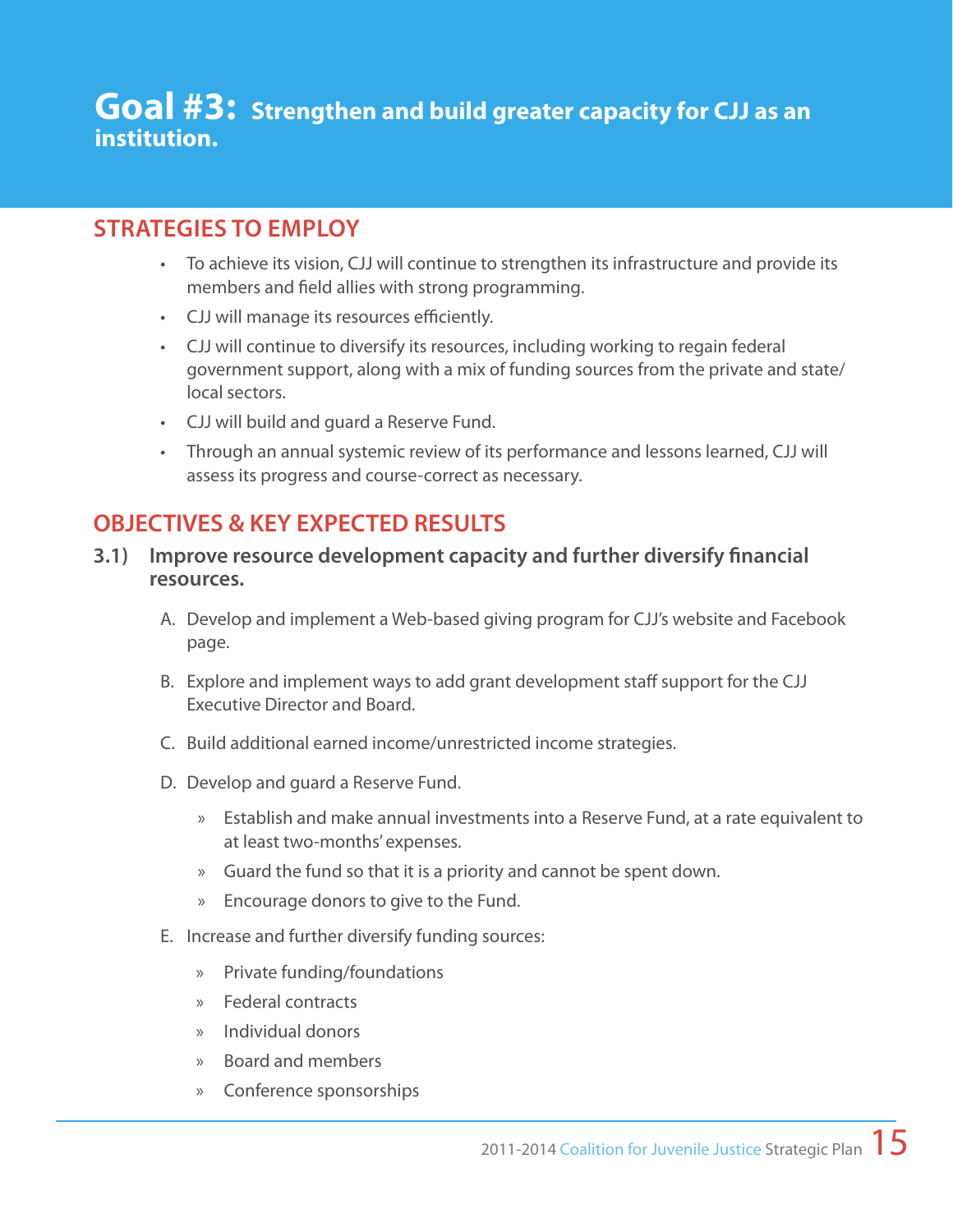- Special events/campaigns. »
- » In-kind/voluntary contributions.
- F. Explore longer-term cultivation of new funders.

#### **3.2) Build on core capacities and address organizational needs.**

- A. Strengthen staff capacities:
	- Provide stronger work plans and documentation of progress toward work objectives » for individuals and projects.
	- Provide team building activities for staff. »
	- » Provide skill enhancement opportunities for staff.
	- Develop a stronger internship program across projects. »
- B. Further enhance the core functionality of the office, including fiscal management, personnel and IT.
- C. Build a significant individual and organizational membership base to complement and augment the SAG member base.

#### **3.3) Strengthen Board capacity.**

- Conduct an annual Board self-assessment, and work with the Board to respond with A. development and action plans.
	- Develop and implement clear expectations and roles for Board members, including » roles for resource development.
	- Provide annual Board orientation and skill enhancement opportunities. »
- B. Request that the Board finance and organize its own annual Board-staff planning retreats.
- C. Support recruitment and retention of Board members via elections and appointments.
- D. Increase Board involvement in promoting the programs and projects of the organization and helping all members to fully understand CJJ's value and scope of work.

#### **3.4) Improve data collection for organizational assessment.**

- A. Create and implement a transparent, accessible dashboard for work planning, listing objectives met and pending.
- B. Develop metrics to evaluate the quality, member receptivity and impact of all staff, Board and committee/member functions of CJJ.
- C. Document the work of the organization, annually and post-audit, in a public progress report delivered to members, funders, prospective funders and partners.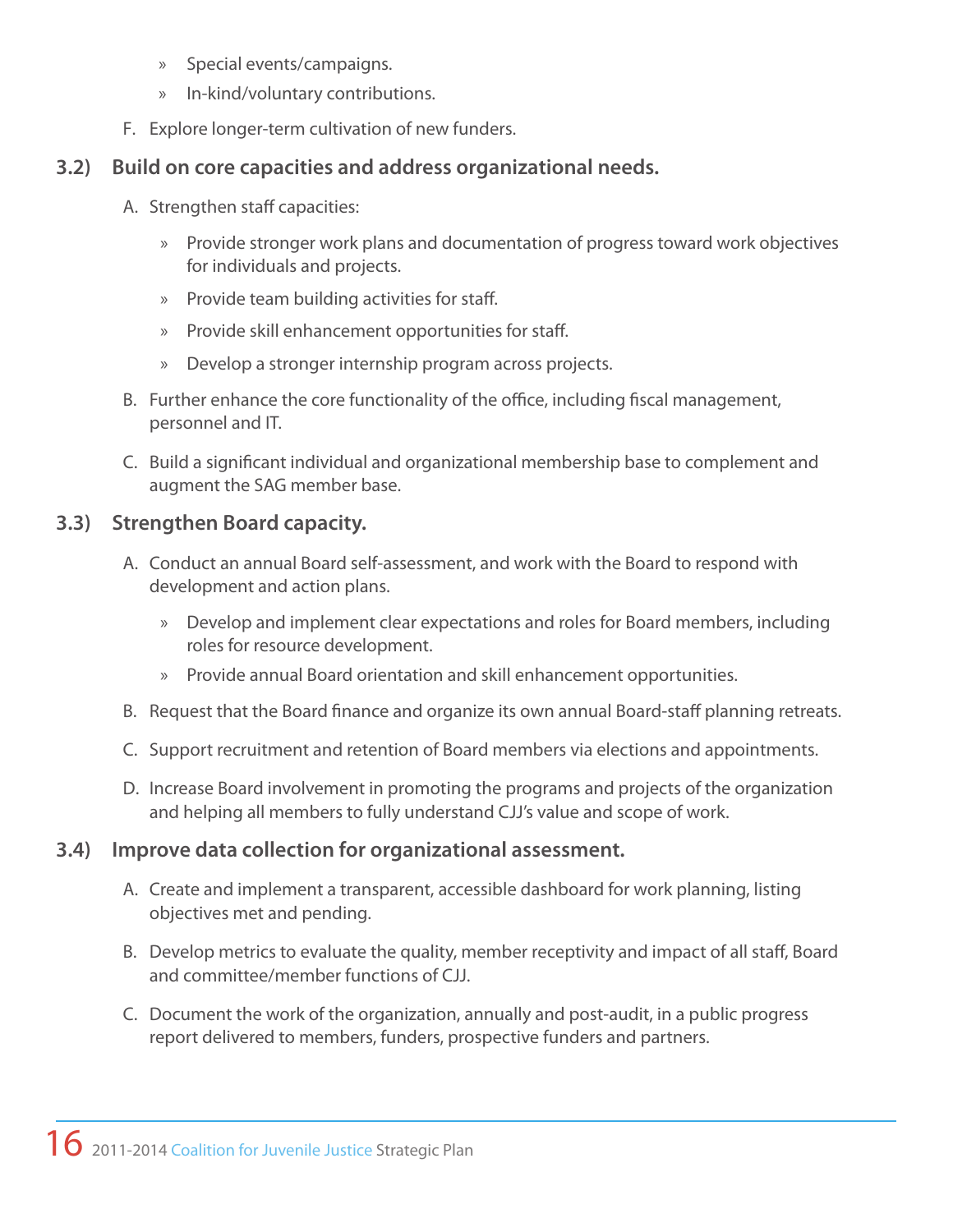#### **3.5) Enhance and deepen CJJ partnerships.**

- A. Develop strategic partnerships with public and private organizations to leverage reach, expertise and resources.
- B. Build on current partnerships with reform-minded organizations at the national and state levels:
	- John D. and Catherine T. MacArthur Foundation's Models for Change Initiative »
	- Annie E. Casey Foundation's Juvenile Detention Alternatives Initiative »
	- National Juvenile Justice Network »
	- » Public Welfare Foundation
	- Multi-State Juvenile Justice Reform Campaign »
	- Others »
- Monitor and identify opportunities to develop new alliances and to advance progressive C. juvenile justice reforms.

#### **3.6) Develop a platform for CJJ to support caucuses/affinity groups involving its members and others.**

- A. Determine the feasibility, structure and goals for CJJ to support caucuses/affinity groups, which could include CJJ members and others across disciplines (legislators, judges, law enforcement, defenders, etc.) or interest areas (transfer/waiver, DMC, behavioral health, prevention, gang abatement, etc.).
- Effectively launch, support and maintain such groups. B.
	- Develop outcome goals or work products to be generated by these groups. »
	- » Staff and fund to be effective.
	- Pilot test and refine as needed. »

### **Section IV. Issue Areas**

CJJ works across multiple systems and issue areas to reduce juvenile delinquency, prevent youth involvement with the justice system, keep youth out of institutions and improve outcomes for youth and their families. Therefore, CJJ will actively advance multiple issues, including:

- Promoting alternatives to formal system involvement. •
- Increasing use of alternatives to detention/incarceration.
- Reducing out of home placements.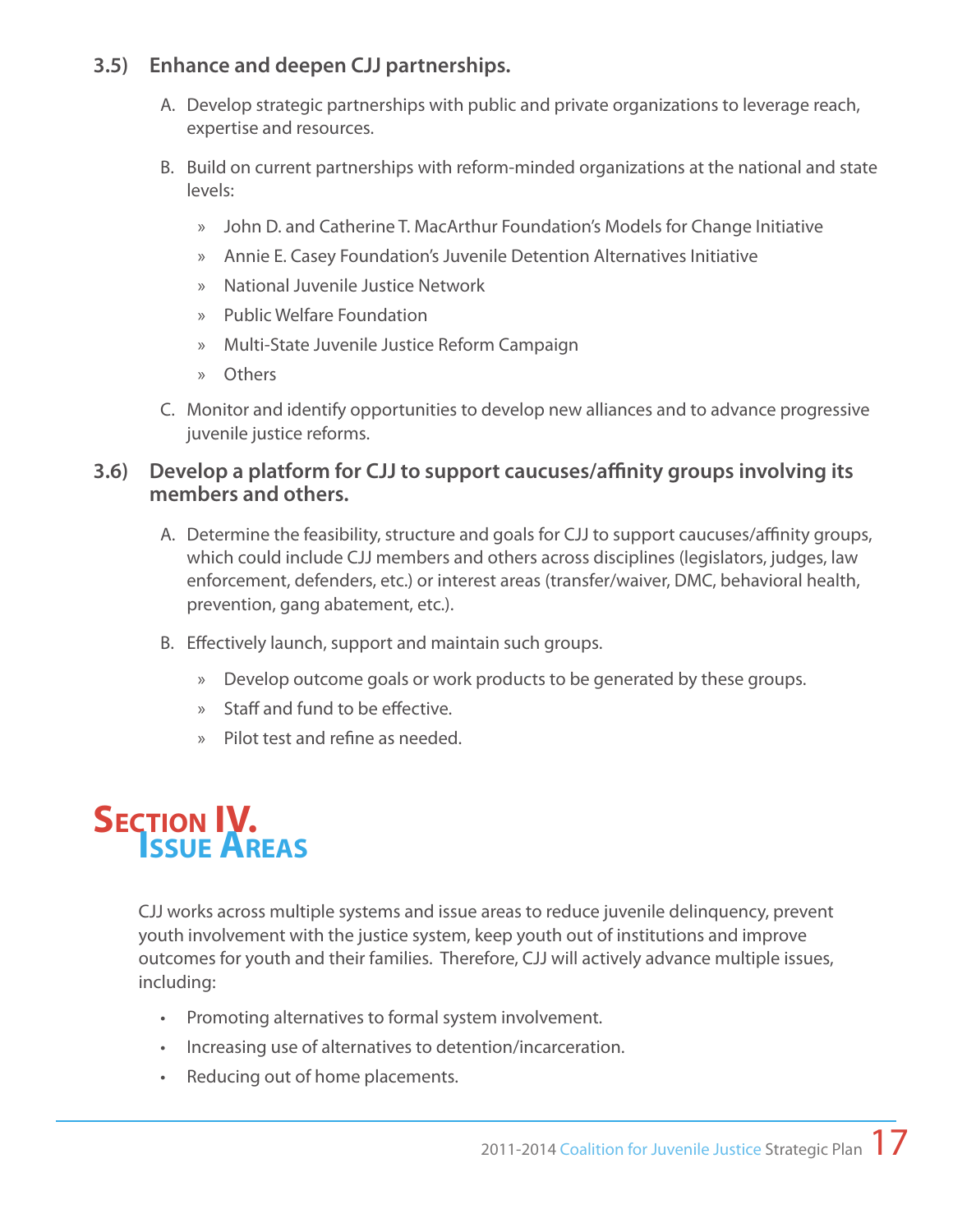- Eliminating racial/ethnic disparities in the justice system. •
- Promoting use of youth development principles and practices. •
- Advocating use of age-appropriate and safe sanctions. •
- Promoting comprehensive and data-supported interventions. •
- Supporting enhanced accountability mechanisms to advance public safety and positive outcomes for youth, families and communities. •
- Opposing policies and approaches proven to be harmful, involving excessive punishment and/or extreme sentencing.
- Promoting effective policy and practice for youth re-entry and transitions from court involvement/justice system involvement into family and community life.

# **Section V. Looking Forward: Prospective Areas of New Work**

The following are prospective areas of new work that warrant exploration. For now, they are ideas and functions which would require new staffing capacities and skill sets and/or partnerships, as well as significant new financial resources in order for CJJ to implement.

Many are asking CJJ to consider how to be bolder and more impactful. Yet, throughout this process a big question raised was the extent to which CJJ can effectively and sustainably play multiple roles as a national association given its slim budget and over-extended staff. A significant number of respondents perceive that CJJ is already spread too thin and that quality and creativity and productivity suffer.

It is the charge of the CJJ Board to determine if CJJ's organizational development priorities will move in these directions and, if so, what it would take to succeed in doing so.

**Specialized Training and Technical Assistance:** Many members would like CJJ to provide specialized training and technical assistance (TTA) tailored to state needs, interests and State Plans. It has been on the drawing board for several years to develop a business model for a Peerto-Peer SAG Training and Technical Assistance Network in absence of significant federal funding. One key question is whether states will value such TTA enough to pay for it at a level which will make it feasible and sustainable for CJJ. Such an effort requires dedicated staff time to identify, coach and support SAG members and state staff with particular areas of expertise, and an ability to enable their work in other jurisdictions. It also requires that CJJ develop and implement an administrative infrastructure and marketing/promotional strategy. It is envisioned that TTA could be provided at varying levels of intensity – remote access, online, in person and through sustained consultation/presence. In addition, the CJJ Executive Director will continue to seek major federal funding support to restore TTA functions to CJJ.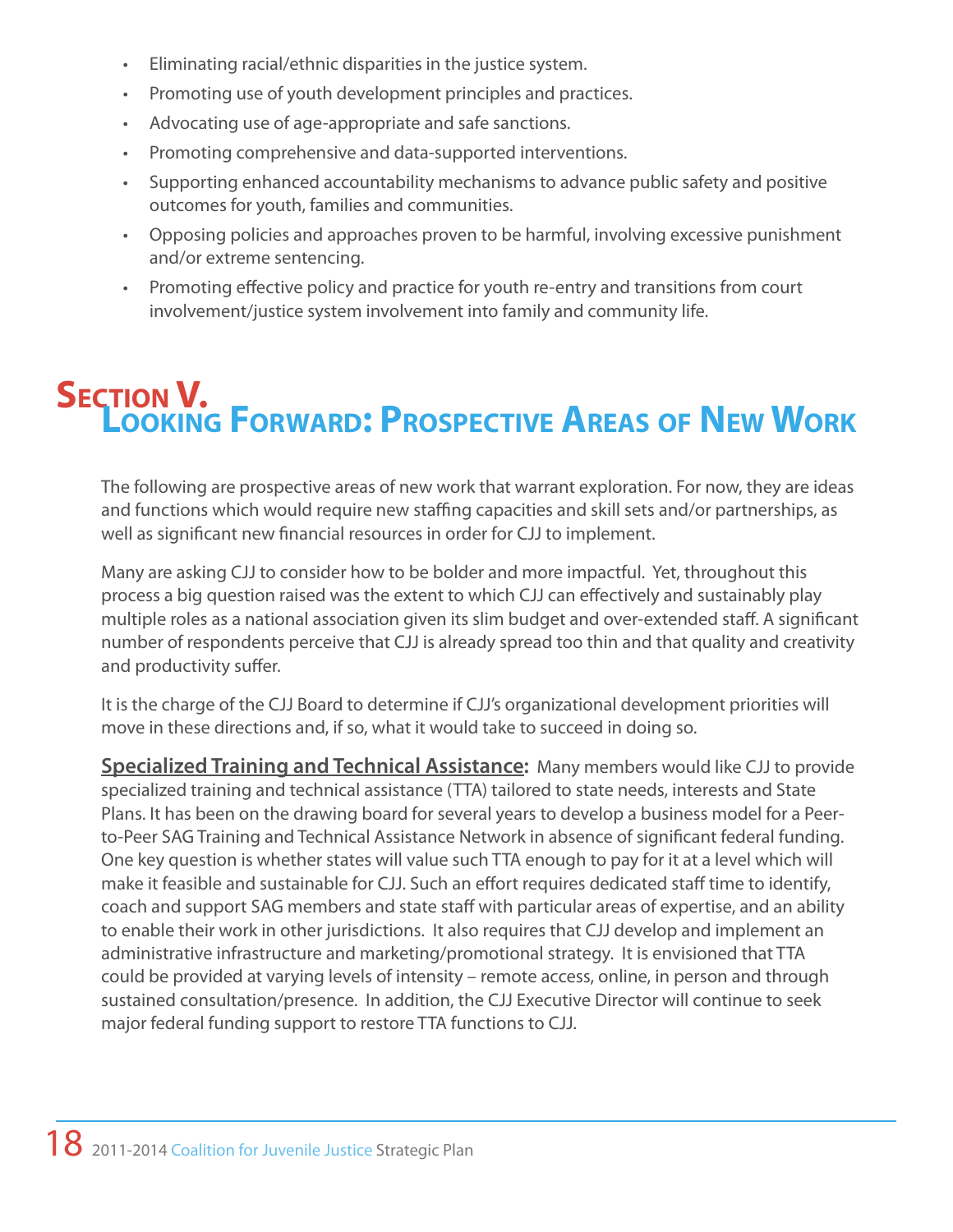**Message and Media:** It is widely felt that CJJ would be more impactful by increasing its media outreach/communications to educate the public and policy makers about juvenile justice and delinquency prevention concerns and successes. CJJ has a basis from which to strengthen its capacity in this area having conducted media outreach and SAG-level media training in the past. Yet, at this point in time, CJJ would need new resources to support dedicated staff/consultant time to design and implement a well-honed and persuasive general communications and public media program. In the meanwhile, select staff and Board members will continue to respond to media inquiries and to seek media coverage of core CJJ/ member concerns.

**Research-to-Practice Capacity:** Respondents suggested that CJJ could be stronger if it develops a research-to-practice capacity through additional staff and/or partnerships. There is great need to advance the "science" of juvenile justice reform and delinquency prevention to show "what works," to evaluate the work begin done by the SAGs and other partners to capture such information in publications, reports, webinars, training sessions, etc. Here, too, planning and staff capacity is needed to launch in this new direction.

## **Section IV. Supporting Information and Acknowledgements**

#### **Highlights of Prior Accomplishments: 2005-2010**

CJJ has used its staff and member resources very well during the past Strategic Plan period, from 2005-2010. This was a time when the financial footing of CJJ was rocked by uncertainty following the complete loss of long-standing federal funding support for the organization's work with its member-SAGs. During and since, CJJ has found itself marginalized and no longer relied upon as a partner of significance with OJJDP. Ordinarily, loss of more than 80 percent of an organization's budget, loss of a principal partnership and political marginalization would shut an organization down. However, CJJ rallied its members, developed new partnerships, strengthened its operations, revitalized its staff and Board and stayed true to its mission.

#### **Strategic Goals for 2005-2010**

#### **Goal 1: Be the national voice for state and federal standards of juvenile justice practice and policy.**

During this period, CJJ members developed and approved new, formal positions in the following areas to add to the seven positions previously crafted and approved from 1983-2005, as follows:

- Consideration of Age and Development as Mitigating Factors in Sentencing Juveniles •
- Eliminate Federal Earmarks on Juvenile Justice Programs •
- Eliminate Juvenile Life without Parole Sentence •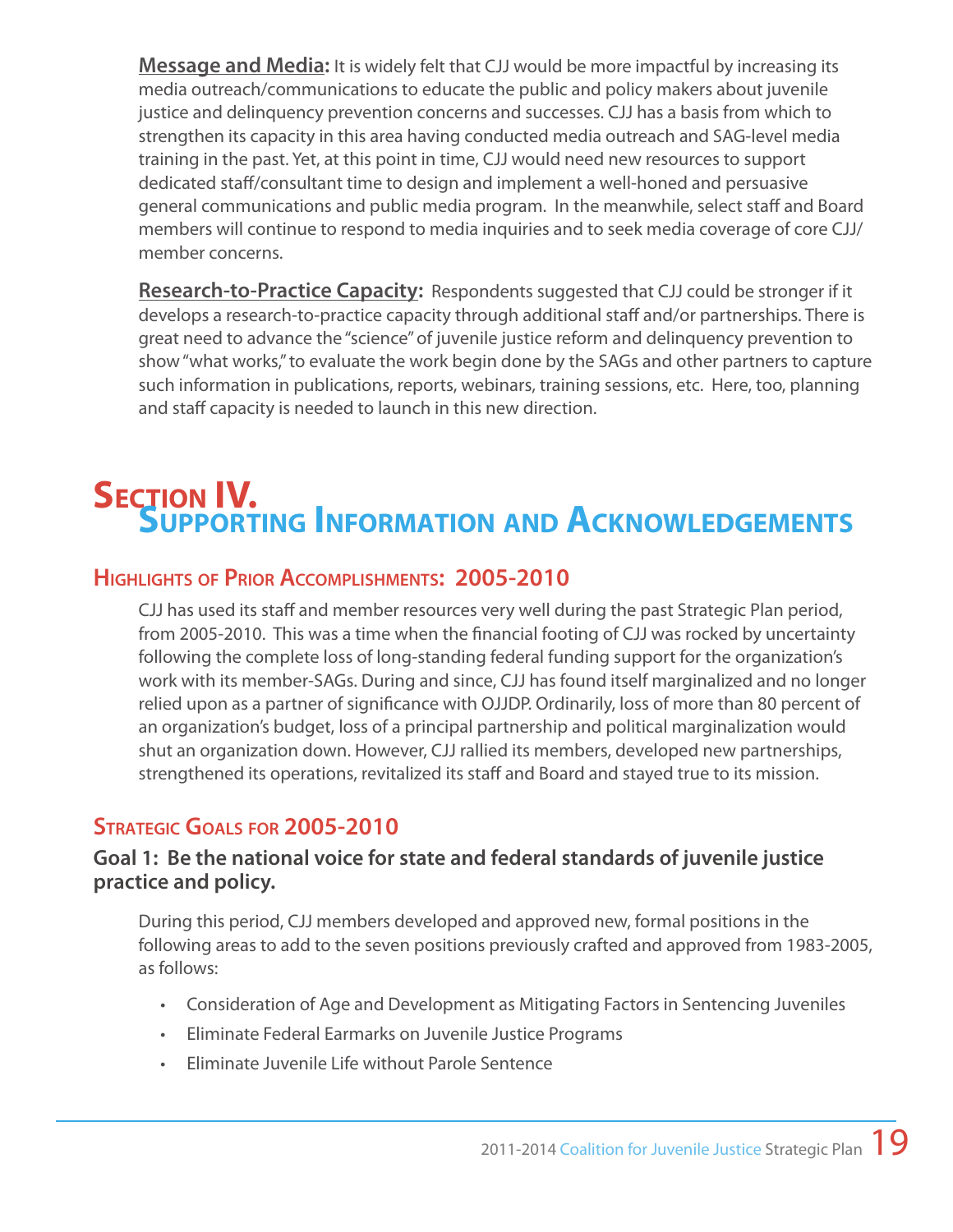- Ensuring School Engagement and Success vs. Exclusion for Youth at Risk of Delinquency •
- Remove Federal Juvenile Sex Offender Requirements (Adam Walsh Act)

CJJ also built strategic alliances and collaborations with national, state and local organizations and agencies, as directed by the strategic plan. Notable examples:

- Greater outreach to states and SAGs. •
- Fiscal sponsor and primary partner to the National Juvenile Justice Network. •
- Developed and co-chaired the "Act-4-JJ Campaign" for reauthorization of the JJDPA.
- Co-chair of multi-organization National Juvenile Justice and Delinquency Prevention Coalition (NJJDPC).
- Active member of the National Collaboration for Youth of the National Human Services Assembly.

Another key objective under this goal was to develop, cultivate and strengthen relationships with policy makers and their staff. Here, too, CJJ was successful in rebuilding and strengthening relationships with congressional offices – especially the committees of jurisdiction for JJDPA reauthorization and juvenile justice appropriations. Both pre- and post-election, CJJ made a special point to build new and renewed ties to the federal administration and the White House.

#### **Goal 2: Support and facilitate state and local systemic reform and change within juvenile justice.**

A key objective during the 2005-2010 strategic plan period was to build and enhance the capacity, knowledge and skills of CJJ members. CJJ undertook activities to promote knowledge in the core issue areas mentioned above, through a range of vehicles. Activities aimed at promoting systemic reform included CJJ's annual national training conferences, held faithfully each year. Several of CJJ's regional coalitions were able to voluntarily host at least one regional event each year. CJJ also bolstered efforts to host long-distance/remote learning activities and improve its online presence. During these years, CJJ revamped its website, initiated the online resource center SAG Source™, and fortified its monthly newsletter delivered by email.

The following eight publications (in print and electronic form) were produced and broadly disseminated by CJJ:

- *Childhood on Trial: The Failure of Trying and Sentencing Youth in Adult Criminal Court*, 2005, *•* funded with a grant from the John D. and Catherine T. MacArthur Foundation.
- Applying Research to Practice Brief: What Are the Implications of Adolescent Brain Development *for Juvenile Justice?* and *Emerging Concepts Brief: What Are the Implications of Adolescent Brain Development for Juvenile Justice?*, 2006.
- Best Practice Bulletin: Supporting Juvenile Detention Reform in JJDPA State Three Year Plans and *State-Level Detention Reform: A Practice Guide for State Advisory Groups*, 2007-2008, funded with a grant from the Annie E. Casey Foundation.
- A Pivotal Moment: Sustaining the Success and Enhancing the Future of the Juvenile Justice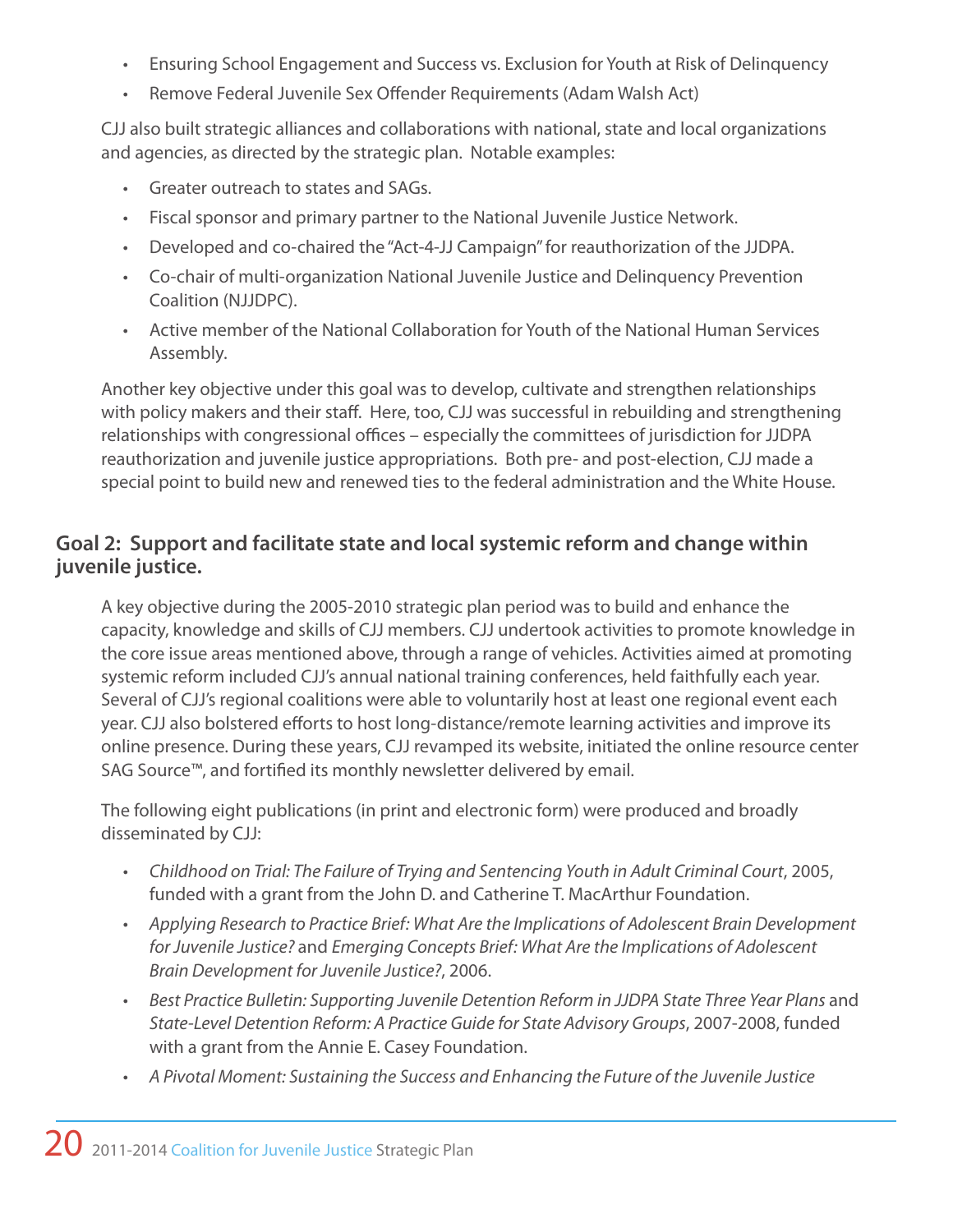*and Delinquency Prevention Act*, 2009, funded with a grant from the Public Welfare Foundation.

- *The CJJ Youth Manual: A Resource for New and Continuing Youth State Advisory Group Members*, 2010. *•*
- Positive Youth Justice: Framing Justice Interventions Using the Concepts of Positive Youth *Development*, 2010, contributed to CJJ by Jeffrey A. Butts, Ph.D. and his colleagues.

In keeping with the 2005-2010 Plan, CJJ promoted and advocated for more research and implementation of evidence-informed approaches. Notable examples include CJJ partnerships with:

- Juvenile Detention Alternatives Initiative (JDAI) of the Annie E. Casey Foundation. •
- Models for Change System Reform Initiative of the John D. and Catherine T. MacArthur Foundation.

#### **Goal 3: Ensure a stable and sustainable structure for CJJ.**

During this period of financial crisis, CJJ successfully altered its posture from being primarily government funded to being funded through private foundations, memberships, partnerships and other sources. CJJ also cut costs, created efficiencies, professionalized its staff and updated its bylaws and governance structure to conform to nonprofit norms and future needs.

CJJ has strengthened its communication with members and constituents. Specific protocols and practices were put in place to do so, including the following:

- Twice annually, all members receive updates from the Executive Director and National Chair.
- Regular correspondence with member SAGs.
- At least once a year, CJJ convenes the Council of SAGs as a policy-setting body for the organization (more often if needed and possible).
- CJJ Executive Board meets monthly. •
- CJJ financed its annual spring conference and member meeting through non-• governmental sources.
- States/SAGs stepped up to once again host and implement regional meetings.
- CJJ's member listservs and Web-based directory of state members is continuously updated and refreshed.
- Leadership committees are larger and more active. •
- Regular correspondence with all donors, both individual and foundations.
- In 2008, CJJ undertook a special initiative to honor its 25th Anniversary year and to reconnect with many former national CJJ leaders and awardees.
- In 2010, CJJ produced its initial nonprofit progress report and will continue to do so each year. •
- CJJ has greatly enhanced and reorganized its data management during this period. •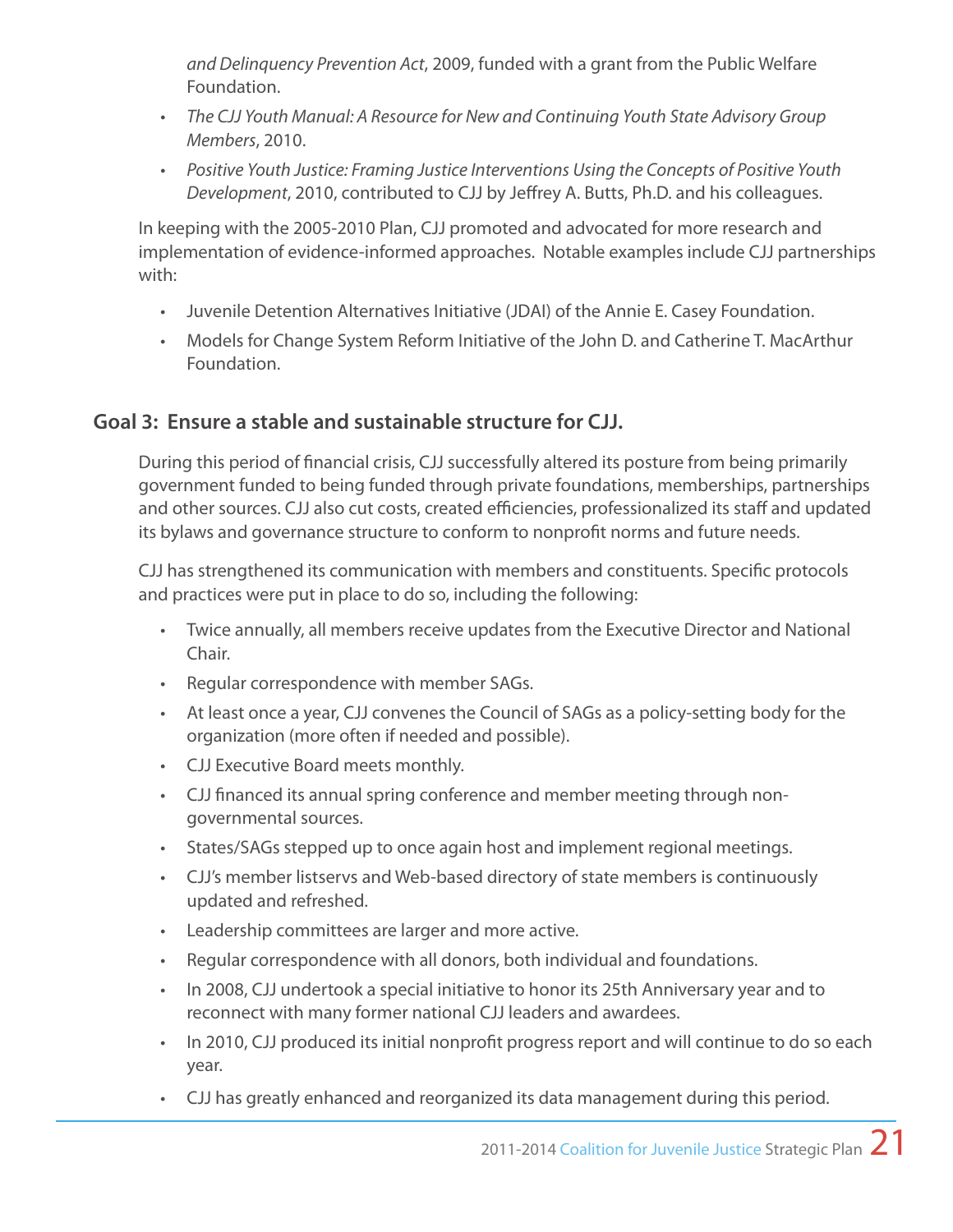### **Acknowledgements**

**STRATEGIC PLANNING COMMITTEE:** CJJ is grateful to the members of the CJJ Strategic Planning Committee for their dedicated voluntary work to move CJJ forward through their actions to survey CJJ members, conduct interviews with members and stakeholders, analyze and summarize the findings, create a plan framework and review ongoing drafts.

Carlos Hendricks-Verdejo (New Jersey), Chair of the Strategic Planning Committee Nancy Gannon Hornberger (CJJ - Washington, D.C.), Co-Chair of the Strategic Planning **Committee** Bernardine Adams (Louisiana) Abby Anderson (Connecticut) Rodney Cook (Oregon) Benjamin Deaton (Kentucky) Elizabeth Glazer (New York) Eileen Grey (Virginia) Susan Kamp (Vermont) Idit Knaan (CJJ- Washington, D.C.) James Kirk (Maryland) Janine Kern (South Dakota) Richard Lindahl (New Mexico) Melody McCray-Miller (Kansas) Cecely Reardon (Massachusetts) Kenneth Schatz (Vermont)

David Schmidt (New Mexico)

**CJJ Executive Board and Interviewees:** In addition to the nearly 300 people who responded to CJJ's Strategic Planning Survey, the following groups and individuals agreed to be interviewed by members of the Committee. We are indebted to them for providing their insights, creative ideas and concerns:

Shay Bilchik, Georgetown University Center for Juvenile Justice Reform Noah Bookbinder and Chan Park, Office of U.S. Senator Patrick Leahy Tim Briceland-Betts, Child Welfare League of America (CWLA) Sarah Bryer, National Juvenile Justice Network (NJJN) Jeffrey Butts, John Jay College, City University of New York Betsy Clarke, Illinois Juvenile Justice Alliance Richard Gardell, Minnesota SAG and the OJJDP Federal Advisory Committee on Juvenile Justice Laurie Garduque, John D. and Catherine T. MacArthur Foundation Bart Lubow, Annie E. Casey Foundation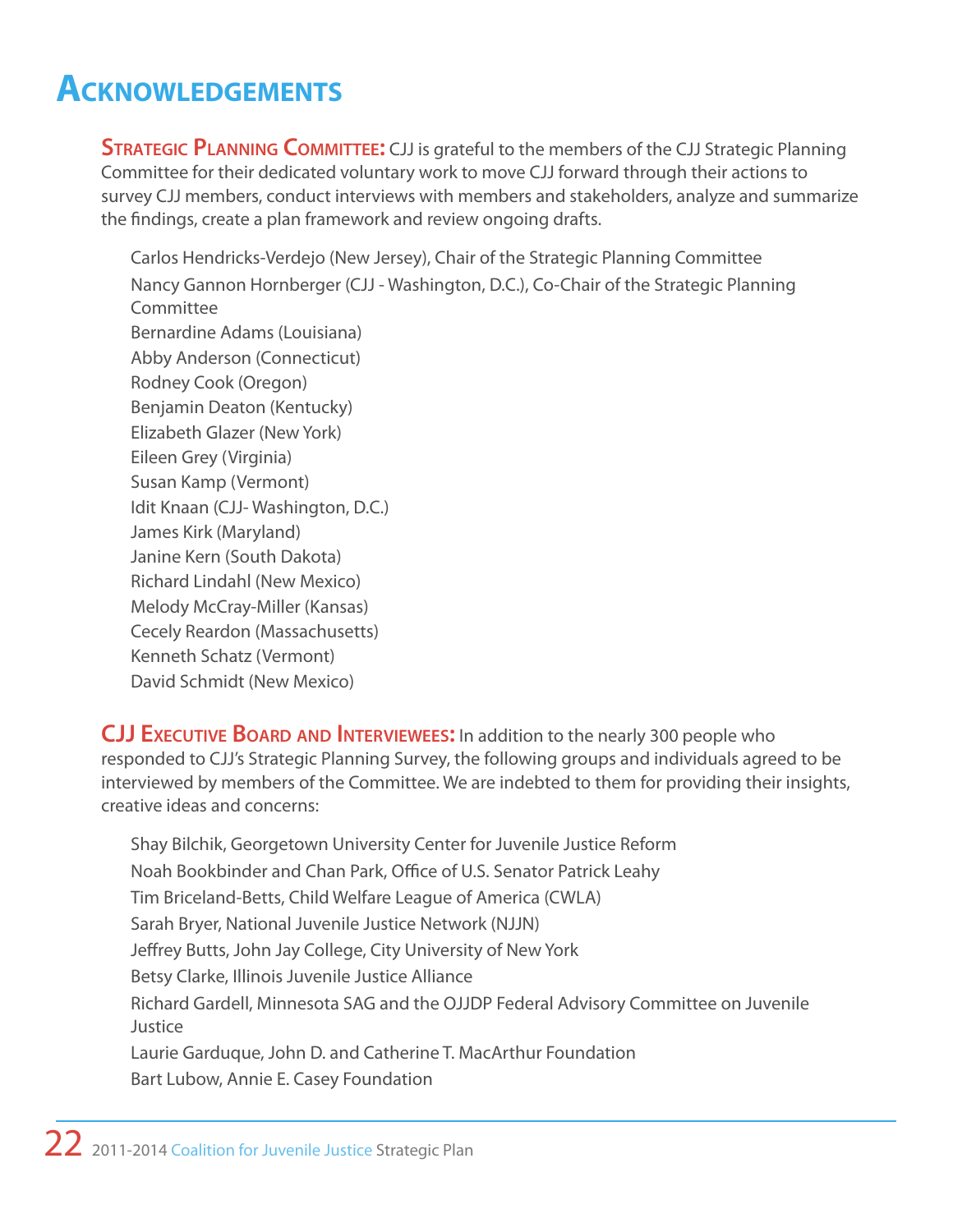Katayoon Majd, Public Welfare Foundation Laura Nissen, Reclaiming Futures Miriam Rollin, Fight Crime Invest in Kids Liz Ryan, Campaign for Youth Justice Bob Schwartz, Juvenile Law Center Mark Soler, Center for Children's Law and Policy Greg Thompson, OJJDP State Relations and Assistance Division

#### **CJJ Executive Board Members who did not sit on the committee, but were included in the interviews:**

Deirdre Garton (Wisconsin) Linda Hayes (North Carolina) Robin Jenkins (North Carolina) Michael Mayer (Minnesota) Brad Richardson (Iowa) Gina Wood (Virginia) CJJ National Youth Committee Members CJJ Staff

PLAN WRITERS: Alexa Aviles, our consultant, pulled together the findings and input to write a cohesive plan reflecting CJJ's strengths, needs, goals, tasks and bright future. In doing so, she worked closely with Nancy Gannon Hornberger, CJJ's Executive Director.